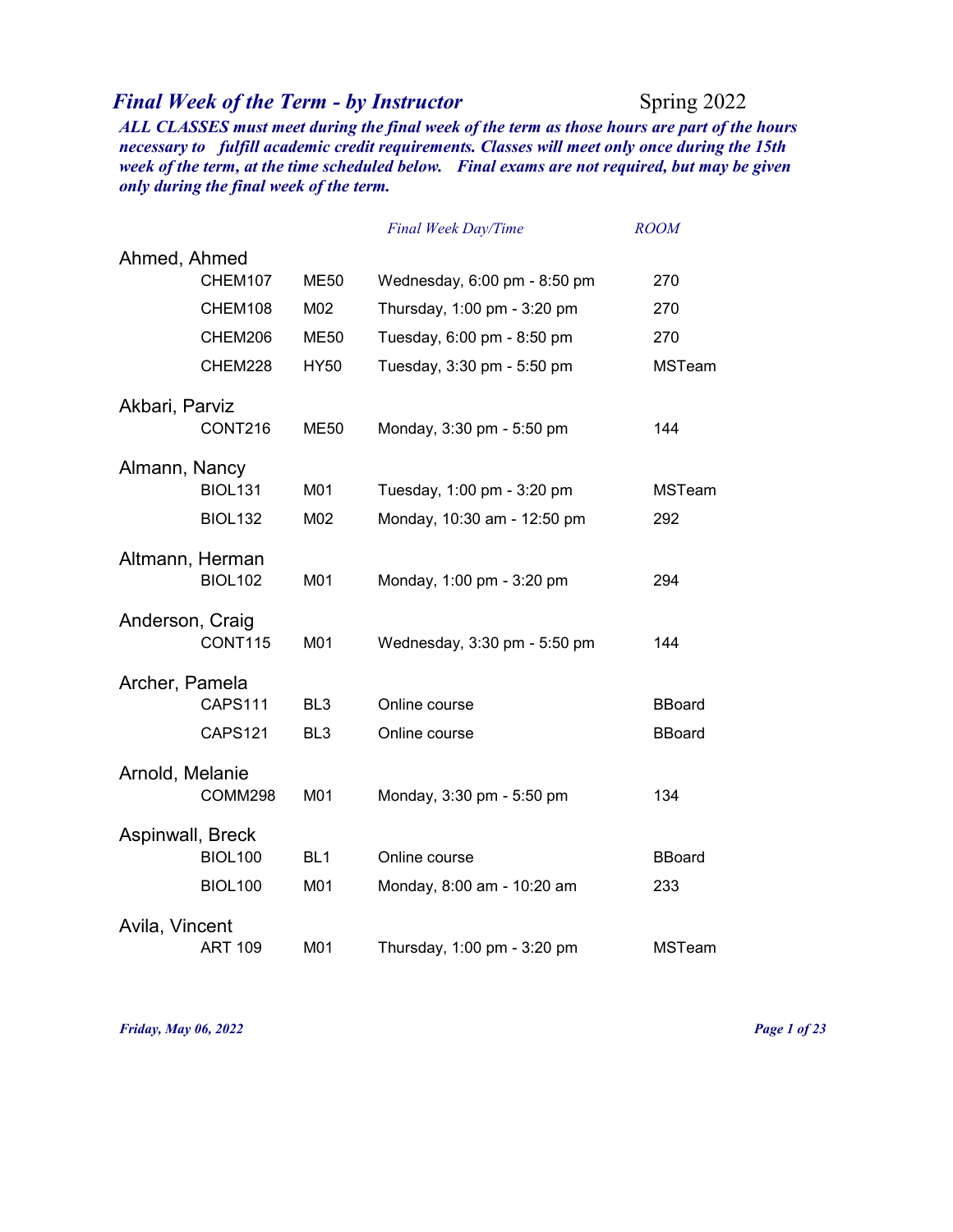| Bechtold, Chuck |                     |                  |                                |               |
|-----------------|---------------------|------------------|--------------------------------|---------------|
|                 | CONT210             | M02              | Saturday, 10:30 am - 12:50 pm  | 215A          |
|                 | ENSC137             | M01              | Tuesday, 3:30 pm - 5:50 pm     | <b>MSTeam</b> |
|                 | <b>MATH122</b>      | M01              | Tuesday, 1:00 pm - 3:20 pm     | 285           |
|                 | Bennett, Chauncey   |                  |                                |               |
|                 | <b>COMM227</b>      | ME50             | Tuesday, 6:00 pm - 9:50 pm     | 135           |
|                 | COMM235             | <b>ME50</b>      | Monday, 6:00 pm - 9:50 pm      | 183           |
|                 | Bennett, Nicholas   |                  |                                |               |
|                 | ENGL200             | M01              | Tuesday, 3:30 pm - 5:50 pm     | <b>MSTeam</b> |
|                 | Bethoney, Danielle  |                  |                                |               |
|                 | MATH <sub>120</sub> | BL <sub>1</sub>  | Friday, 10:30 am - 12:50 pm    | 224           |
|                 | MATH <sub>201</sub> | M01              | Monday, 10:30 am - 12:50 pm    | 263           |
|                 | <b>MATH201</b>      | M02              | Tuesday, 10:30 am - 12:50 pm   | 263           |
|                 | <b>MATH202</b>      | M01              | Tuesday, 8:00 am - 10:20 am    | 263           |
|                 | MATH206             | M01              | Monday, 8:00 am - 10:20 am     | 263           |
| Bisson, Amanda  |                     |                  |                                |               |
|                 | <b>BIOL119</b>      | M01              | Friday, 8:00 am - 10:20 am     | 296           |
|                 | <b>CULI101</b>      | V <sub>01</sub>  | Wednesday, 1:00 pm - 3:20 pm   | CulLab        |
|                 | <b>CULI205</b>      | V <sub>01</sub>  | Tuesday, 1:00 pm - 3:20 pm     | CulLab        |
|                 | <b>CULI270</b>      | V <sub>01</sub>  | Online course                  | <b>BBoard</b> |
|                 | Buchanan, Patricia  |                  |                                |               |
|                 | ENGL098             | <b>EL02</b>      | Wednesday, 3:30 pm - 5:50 pm   | <b>MSTeam</b> |
|                 | ENGL100             | EL <sub>02</sub> | Wednesday, 1:00 pm - 3:20 pm   | 282           |
|                 | ENGL100             | M02              | Wednesday, 1:00 pm - 3:20 pm   | 282           |
|                 | ENGL201             | M01              | Monday, 8:00 am - 10:20 am     | 245           |
|                 | ENGL201             | M02              | Wednesday, 10:30 am - 12:50 pm | 245           |
|                 | Cameron, Jeanne     |                  |                                |               |
|                 | <b>SOCI203</b>      | M01              | Tuesday, 10:30 am - 12:50 pm   | 287B          |

*Friday, May 06, 2022 Page 2 of 23*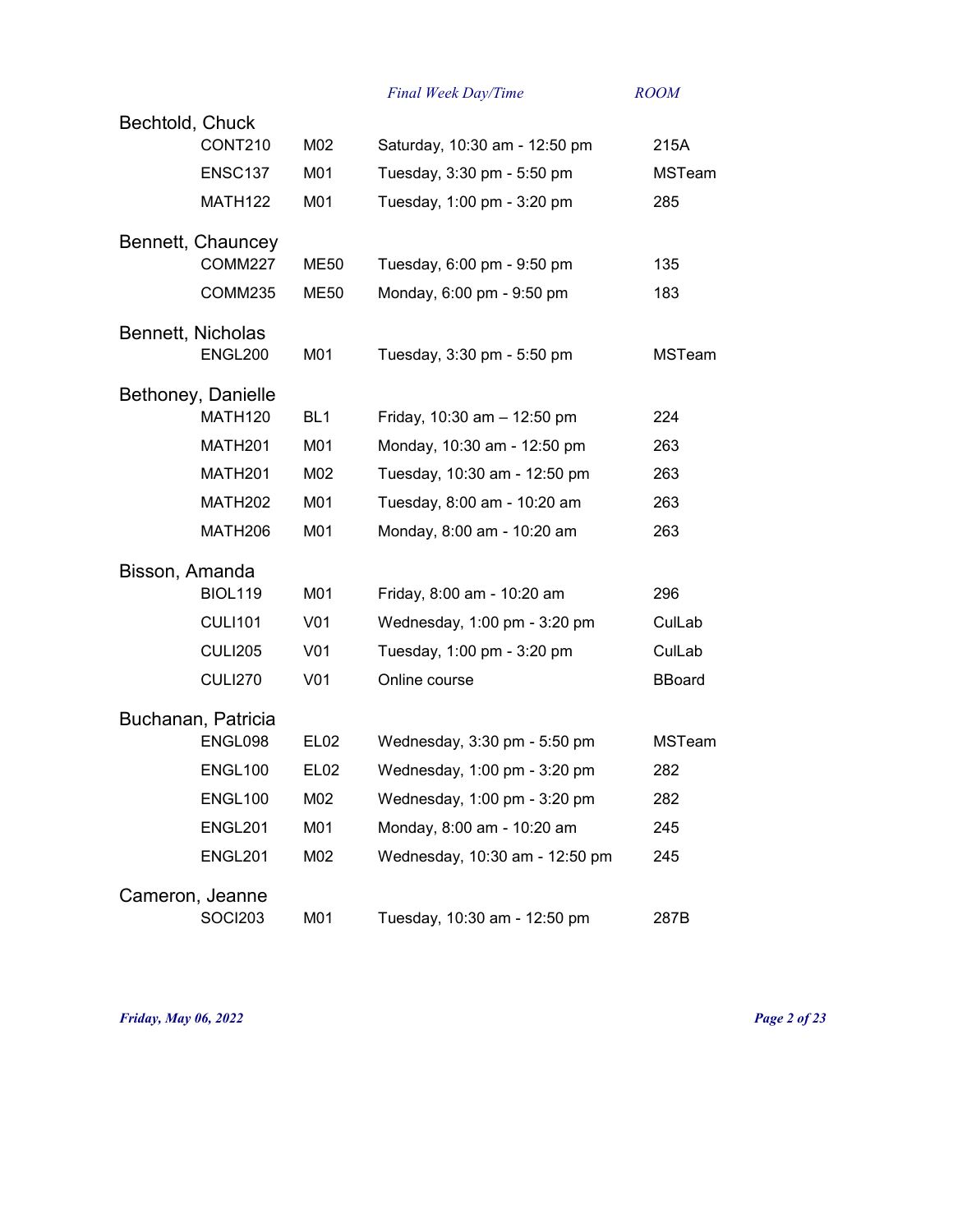|                   |                                      |                  | Final Week Day/Time           | <b>ROOM</b>   |
|-------------------|--------------------------------------|------------------|-------------------------------|---------------|
| Campbell, Katrina | <b>HSTY102</b>                       | BL <sub>1</sub>  | Online course                 | <b>BBoard</b> |
| Carr, Kyle        |                                      |                  |                               |               |
|                   | COMM112                              | ME50             | Tuesday, 6:00 pm - 9:50 pm    | 134           |
|                   | Christofferson, Marty<br>CAPS121     | M04              | Wednesday, 3:30 pm - 5:50 pm  | <b>MSTeam</b> |
|                   | Christopher, Renee<br><b>BIOL202</b> | ME50             | Monday, 6:00 pm - 8:50 pm     | 292           |
|                   | Cicciarelli, Richard                 |                  |                               |               |
|                   | <b>BIOL101</b>                       | BL <sub>2</sub>  | Online course                 | <b>BBoard</b> |
|                   | <b>BIOL104</b>                       | M01              | Wednesday, 8:00 am - 10:20 am | 288B          |
| Coleman, Cindy    |                                      |                  |                               |               |
|                   | <b>SOCI101</b>                       | BL <sub>1</sub>  | Online course                 | <b>BBoard</b> |
|                   | <b>SOCI101</b>                       | BL <sub>5</sub>  | Online course                 | <b>BBoard</b> |
| Cornish, Erin     |                                      |                  |                               |               |
|                   | <b>MATH008</b>                       | MLC1             | Monday, 8:00 am - 10:20 am    | 280E          |
|                   | MATH098                              | M01              | Monday, 10:30 am - 12:50 pm   | 280E          |
|                   | MATH098                              | MLC1             | Monday, 10:30 am - 12:50 pm   | 280E          |
|                   | MATH <sub>120</sub>                  | M04              | Tuesday, 3:30 pm - 5:50 pm    | 280D          |
|                   | <b>MATH120</b>                       | MLC4             | Tuesday, 3:30 pm - 5:50 pm    | 280D          |
| Cotraccia, Erica  |                                      |                  |                               |               |
|                   | <b>CDSC101</b>                       | BL <sub>1</sub>  | Online course                 | <b>BBoard</b> |
| Curran, Kerry     |                                      |                  |                               |               |
|                   | ENGL098                              | EL <sub>04</sub> | Thursday, 10:30 am - 12:50 pm | 280B          |
|                   | ENGL100                              | EL04             | Tuesday, 8:00 am - 10:20 am   | 280B          |
|                   | ENGL100                              | M04              | Tuesday, 8:00 am - 10:20 am   | 280B          |
|                   | <b>ENGL102</b>                       | M01              | Monday, 8:00 am - 10:20 am    | 281B          |
|                   | ENGL149                              | M01              | Monday, 1:00 pm - 3:20 pm     | 112           |

*Friday, May 06, 2022 Page 3 of 23*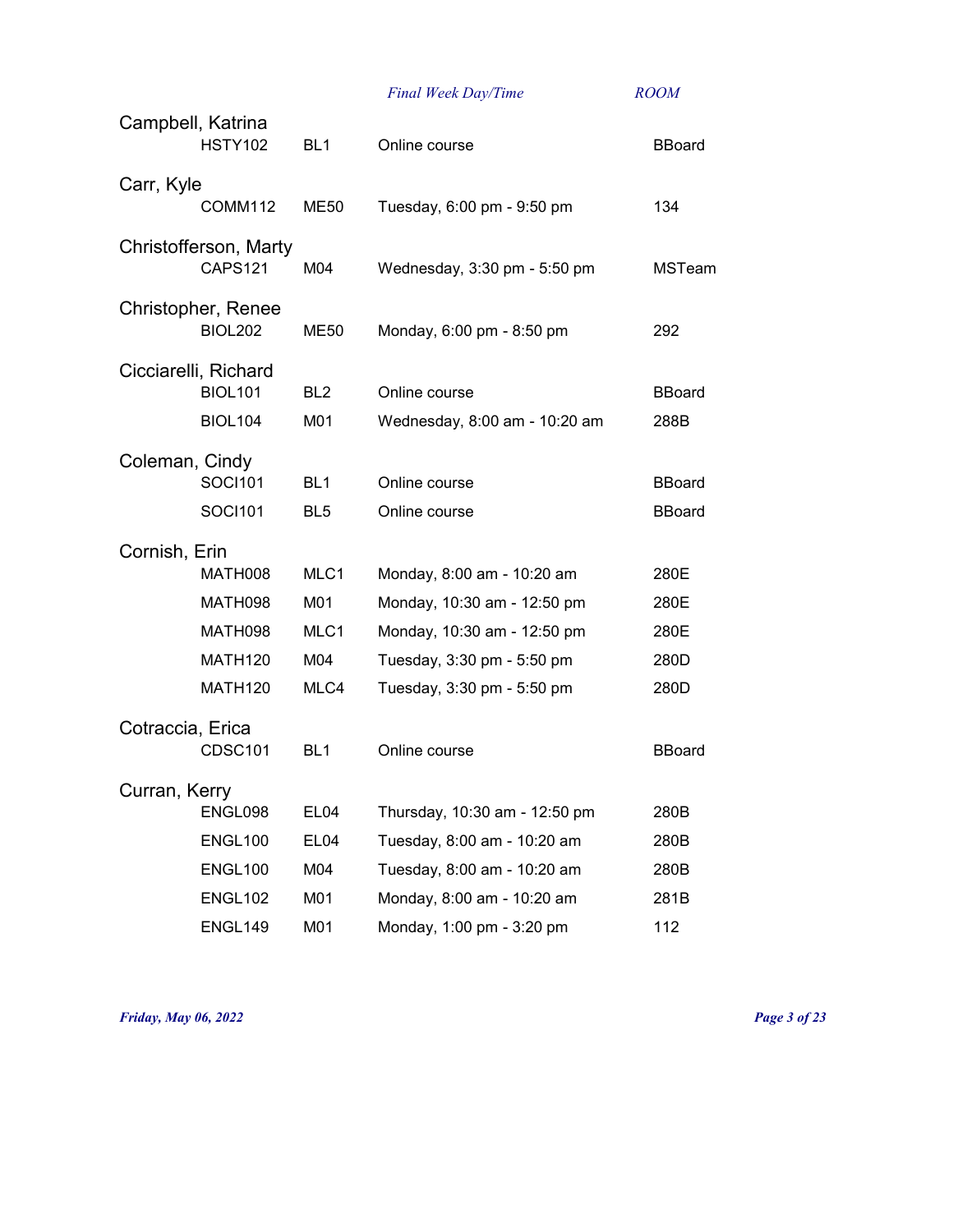|                  |                     |                  | Final Week Day/Time            | <b>ROOM</b>   |
|------------------|---------------------|------------------|--------------------------------|---------------|
| Dafoe, Nancy     |                     |                  |                                |               |
|                  | ENGL275             | M01              | Friday, 8:00 am - 10:20 am     | <b>MSTeam</b> |
| Decker, Aaron    |                     |                  |                                |               |
|                  | ENGL098             | EL <sub>01</sub> | Wednesday, 10:30 am - 12:50 pm | 280B          |
|                  | ENGL100             | EL <sub>01</sub> | Monday, 8:00 am - 10:20 am     | 280B          |
|                  | ENGL100             | M01              | Monday, 8:00 am - 10:20 am     | 280B          |
|                  | ENGL101             | M03              | Monday, 1:00 pm - 3:20 pm      | 281A          |
|                  | ENGL212             | M01              | Tuesday, 1:00 pm - 3:20 pm     | 215F          |
|                  | <b>ENGL215</b>      | BL <sub>1</sub>  | Online course                  | <b>BBoard</b> |
| DeFranco, Tony   |                     |                  |                                |               |
|                  | BUAD203             | <b>ME50</b>      | Thursday, 6:00 pm - 8:50 pm    | <b>MSTeam</b> |
|                  | <b>IRM 101</b>      | BL <sub>1</sub>  | Online course                  | <b>BBoard</b> |
| Doane, Brent     |                     |                  |                                |               |
|                  | HLTH <sub>126</sub> | BL <sub>1</sub>  | Online course                  | <b>BBoard</b> |
|                  | HLTH <sub>210</sub> | BL <sub>1</sub>  | Online course                  | <b>BBoard</b> |
| Dovi, Nicholas   |                     |                  |                                |               |
|                  | CONT208             | ME50             | Wednesday, 6:00 pm - 8:50 pm   | 215F          |
| Earley, Bernie   |                     |                  |                                |               |
|                  | ENGL100             | BL <sub>1</sub>  | Online course                  | <b>BBoard</b> |
|                  | ENGL100             | BL <sub>2</sub>  | Online course                  | <b>BBoard</b> |
| Echevarria, Rich |                     |                  |                                |               |
|                  | BUAD106             | BL <sub>1</sub>  | Online course                  | <b>BBoard</b> |
|                  | BUAD208             | BL <sub>1</sub>  | Online course                  | <b>BBoard</b> |
|                  | <b>FITN108</b>      | BL <sub>1</sub>  | Online course                  | <b>BBoard</b> |
|                  | SPMT190             | M01              | Friday, 8:00 am - 10:20 am     | <b>MSTeam</b> |
|                  | SPMT195             | M01              | Friday, 8:00 am - 10:20 am     | <b>MSTeam</b> |
|                  | SPMT270             | M01              | Wednesday, 10:30 am - 12:50 pm | 223           |
| Eckert, Regina   |                     |                  |                                |               |
|                  | <b>HSTY201</b>      | BL <sub>2</sub>  | Online course                  | <b>BBoard</b> |
|                  |                     |                  |                                |               |

*Friday, May 06, 2022 Page 4 of 23*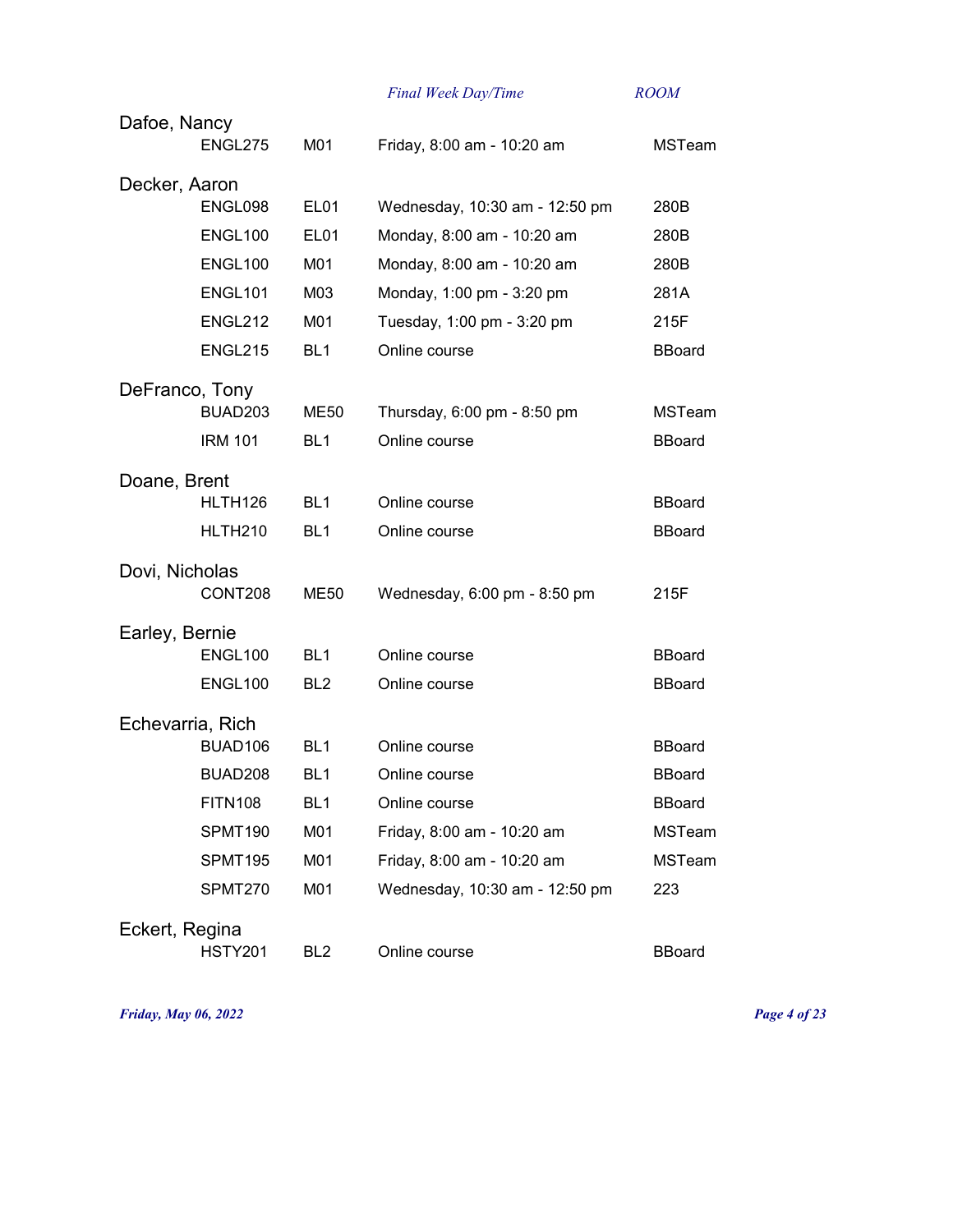| Eisenberg, Seth          |                  |                               |               |
|--------------------------|------------------|-------------------------------|---------------|
| CRJU215                  | BL <sub>1</sub>  | Online course                 | <b>BBoard</b> |
| PARA216                  | BL <sub>1</sub>  | Online course                 | BBoard        |
| PARC216                  | BL <sub>1</sub>  | Online course                 | <b>BBoard</b> |
| Ensign, Mary Ellen       |                  |                               |               |
| <b>MATH115</b>           | M01              | Monday, 10:30 am - 12:50 pm   | 281B          |
| MATH <sub>120</sub>      | BL <sub>3</sub>  | Online course                 | <b>BBoard</b> |
| <b>MATH120</b>           | M01              | Wednesday, 1:00 pm - 3:20 pm  | 280D          |
| <b>MATH120</b>           | M02              | Monday, 3:30 pm - 5:50 pm     | 280D          |
| <b>MATH120</b>           | MLC1             | Wednesday, 1:00 pm - 3:20 pm  | 280D          |
| <b>MATH120</b>           | MLC <sub>2</sub> | Monday, 3:30 pm - 5:50 pm     | 280D          |
| Epstein, Judy            |                  |                               |               |
| ENGL201                  | M05              | Tuesday, 1:00 pm - 3:20 pm    | 123B          |
| ENGL262                  | M01              | Thursday, 3:30 pm - 5:50 pm   | 280E          |
| <b>Esworthy, Barrett</b> |                  |                               |               |
| <b>HSTY202</b>           | M02              | Tuesday, 1:00 pm - 3:20 pm    | 281A          |
| Evans, Christine         |                  |                               |               |
| <b>SPAN101</b>           | M02              | Monday, 1:00 pm - 3:20 pm     | 123           |
| SPAN102                  | M01              | Monday, 10:30 am - 12:50 pm   | 123           |
| Falk, Laura              |                  |                               |               |
| <b>WINE202</b>           | <b>VE50</b>      | Wednesday, 3:30 pm - 5:50 pm  | Amphth        |
| Farah, Fred              |                  |                               |               |
| <b>BIOL101</b>           | M04              | Wednesday, 1:00 pm - 3:20 pm  | 294           |
| <b>BIOL125</b>           | M01              | Thursday, 1:00 pm - 3:20 pm   | 224           |
| Feavearyear, Jody        |                  |                               |               |
| MATH020                  | MLC1             | Wednesday, 8:00 am - 10:20 am | 280D          |
| MATH020                  | MLC <sub>2</sub> | Monday, 1:00 pm - 3:20 pm     | 280D          |

*Friday, May 06, 2022 Page 5 of 23*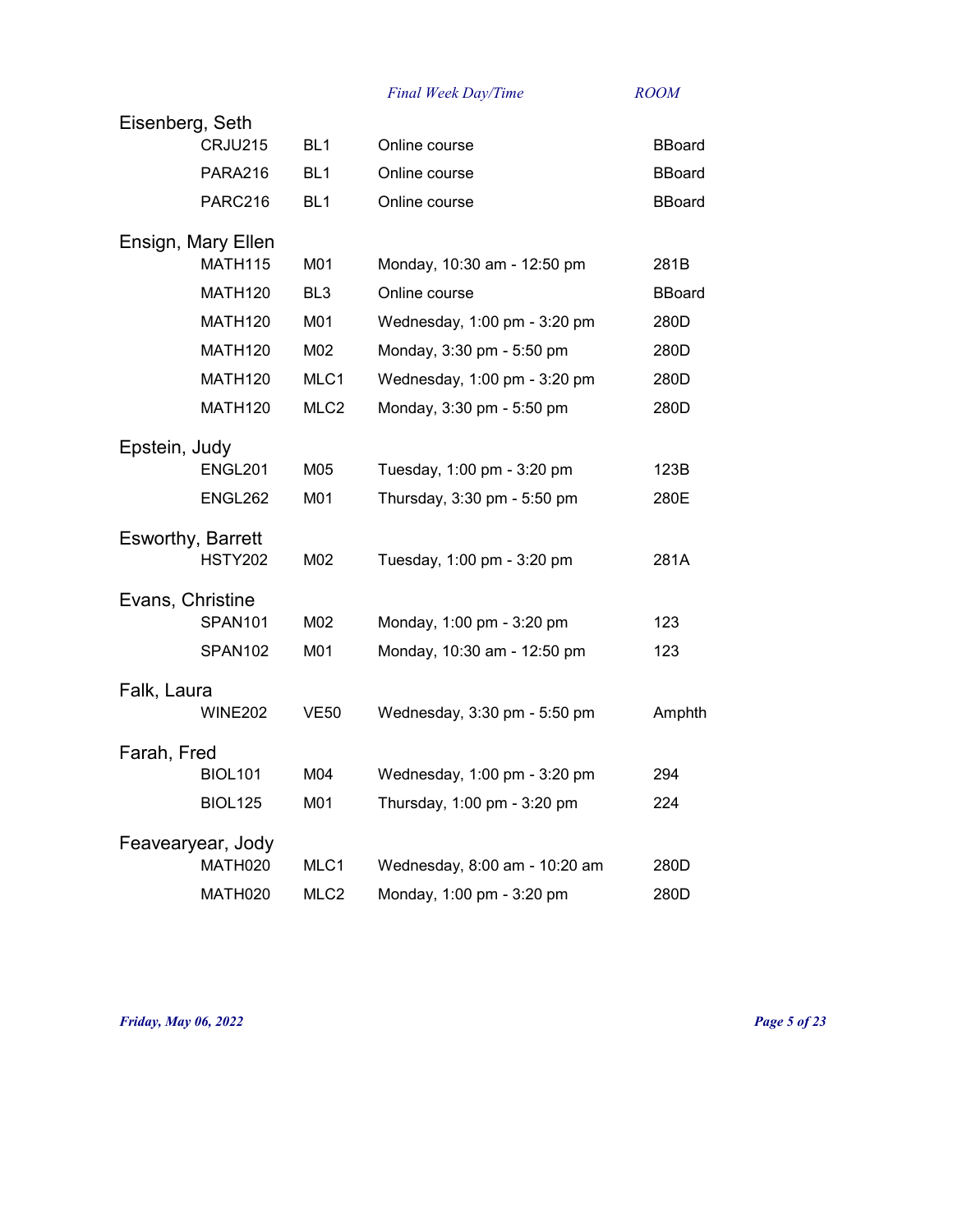| Flaten, David |                        |                 |                               |               |
|---------------|------------------------|-----------------|-------------------------------|---------------|
|               | <b>HSTY101</b>         | BL <sub>1</sub> | Online course                 | <b>BBoard</b> |
|               | <b>HSTY101</b>         | M01             | Monday, 8:00 am - 10:20 am    | 121E          |
|               | <b>HSTY101</b>         | M02             | Tuesday, 8:00 am - 10:20 am   | 121E          |
|               | <b>HSTY201</b>         | BL <sub>1</sub> | Online course                 | <b>BBoard</b> |
|               | <b>HSTY201</b>         | M01             | Monday, 10:30 am - 12:50 pm   | 121E          |
|               | <b>HSTY201</b>         | M03             | Thursday, 10:30 am - 12:50 pm | 121E          |
|               | <b>HSTY202</b>         | <b>ME50</b>     | Monday, 6:00 pm - 8:50 pm     | <b>MSTeam</b> |
|               | <b>POSC225</b>         | M49C            | Online course                 | <b>BBoard</b> |
| Ford, Gary    |                        |                 |                               |               |
|               | ACCT101                | BL <sub>1</sub> | Online course                 | <b>BBoard</b> |
|               | ACCT204                | BL <sub>1</sub> | Online course                 | <b>BBoard</b> |
| Ford, Lisa    |                        |                 |                               |               |
|               | <b>ENGL101</b>         | BL <sub>2</sub> | Online course                 | <b>BBoard</b> |
|               | ENGL233                | BL <sub>1</sub> | Online course                 | <b>BBoard</b> |
|               | <b>ENGL255</b>         | BL <sub>1</sub> | Online course                 | <b>BBoard</b> |
|               | Fussner-Kelly, Shirley |                 |                               |               |
|               | MATH020                | MLC4            | Tuesday, 1:00 pm - 3:20 pm    | 280E          |
| Galezo, David |                        |                 |                               |               |
|               | <b>PHIL101</b>         | BL <sub>1</sub> | Online course                 | <b>BBoard</b> |
|               | <b>PHIL101</b>         | M01             | Monday, 10:30 am - 12:50 pm   | 215A          |
|               | Gammage-Sikora, Gina   |                 |                               |               |
|               | SPAN <sub>101</sub>    | BL <sub>1</sub> | Online course                 | <b>BBoard</b> |
|               | SPAN102                | BL <sub>1</sub> | Online course                 | <b>BBoard</b> |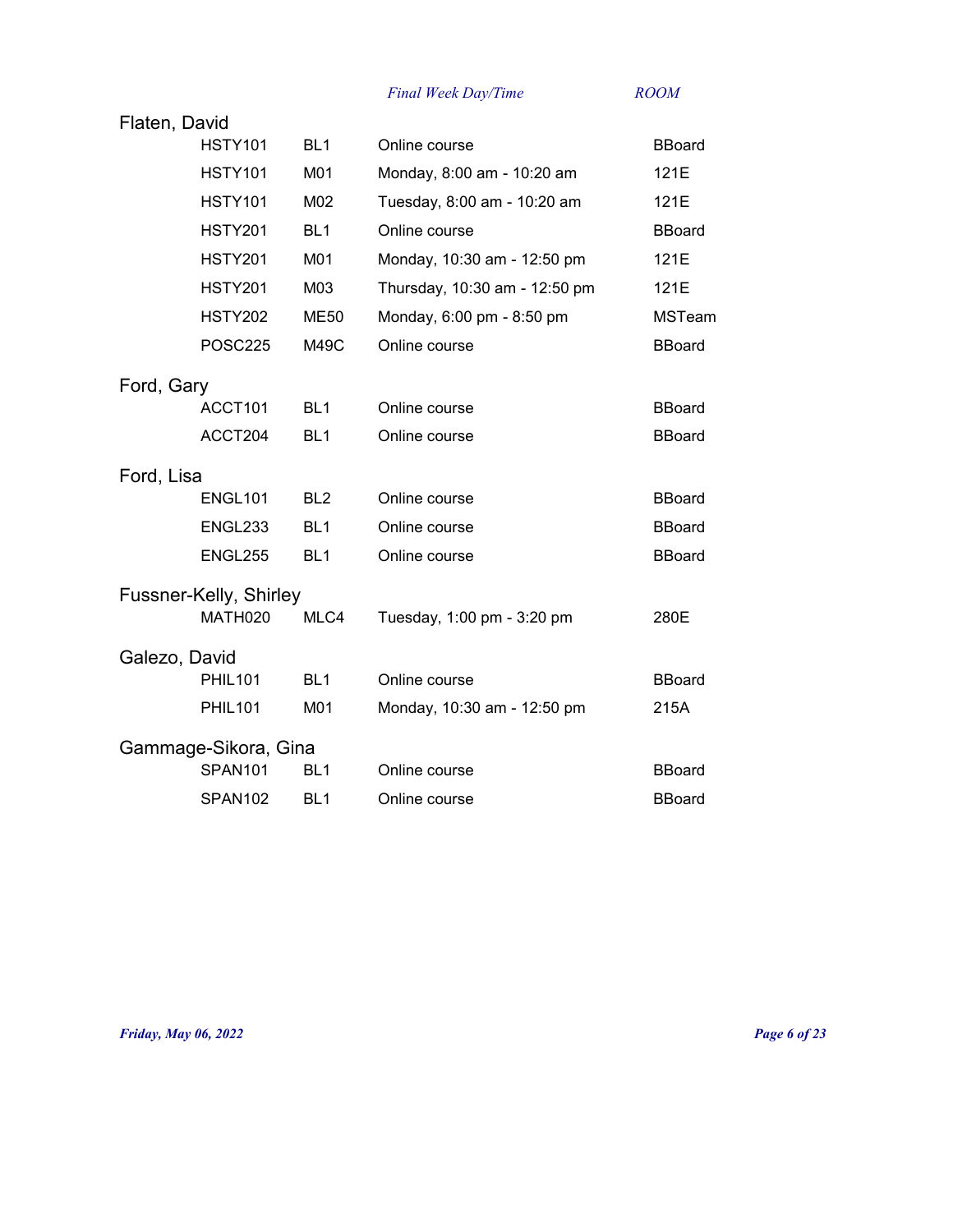|                 | Georgiakaki, Sophia<br><b>MATH109</b> |                 |                               |               |  |
|-----------------|---------------------------------------|-----------------|-------------------------------|---------------|--|
|                 |                                       | BL <sub>1</sub> | Online course                 | <b>BBoard</b> |  |
|                 | MATH <sub>109</sub>                   | BL <sub>2</sub> | Online course                 | <b>BBoard</b> |  |
|                 | MATH <sub>110</sub>                   | M01             | Monday, 8:00 am - 10:20 am    | <b>BBoard</b> |  |
|                 | MATH138                               | BL <sub>1</sub> | Monday, 4:30 pm - 6:50 pm     | MSTeam or 285 |  |
|                 | MATH <sub>138</sub>                   | M01             | Monday, 10:30 am - 12:50 pm   | 285           |  |
|                 | MATH216                               | M01             | Monday, 1:00 pm - 3:20 pm     | 285           |  |
| Gilbert, Mary   |                                       |                 |                               |               |  |
|                 | ENGL102                               | BL <sub>1</sub> | Online course                 | <b>BBoard</b> |  |
|                 | ENGL <sub>102</sub>                   | BL <sub>2</sub> | Online course                 | <b>BBoard</b> |  |
|                 | ENGL <sub>102</sub>                   | BL4             | Online course                 | <b>BBoard</b> |  |
| Gilewski, Amber |                                       |                 |                               |               |  |
|                 | <b>PSYC103</b>                        | M01             | Monday, 8:00 am - 10:20 am    | 281A          |  |
|                 | <b>PSYC103</b>                        | M06             | Tuesday, 3:30 pm - 5:50 pm    | <b>MSTeam</b> |  |
|                 | <b>PSYC209</b>                        | BL <sub>1</sub> | Online course                 | <b>BBoard</b> |  |
|                 | <b>PSYC209</b>                        | M01             | Thursday, 10:30 am - 12:50 pm | 281A          |  |
|                 | <b>PSYC290</b>                        | M01             | Wednesday, 1:00 pm - 3:20 pm  | 288B          |  |
| Gold, Darlene   |                                       |                 |                               |               |  |
|                 | ALEX249                               | M01             | Wednesday, 8:00 am - 10:20 am | <b>MSTeam</b> |  |
|                 | <b>ART 248</b>                        | M01             | Tuesday, 1:00 pm - 3:20 pm    | 133           |  |
|                 | ENGL204                               | BL <sub>2</sub> | Online course                 | <b>BBoard</b> |  |
|                 | ENGL204                               | BL <sub>3</sub> | Online course                 | <b>BBoard</b> |  |
|                 | ENGL204                               | M01             | Monday, 10:30 am - 12:50 pm   | 123C          |  |
|                 | ENGL227                               | BL <sub>1</sub> | Online course                 | <b>BBoard</b> |  |
|                 | ENGL258                               | M01             | Monday, 1:00 pm - 3:20 pm     | 280B          |  |
|                 | SOCE258                               | M01             | Monday, 1:00 pm - 3:20 pm     | 280B          |  |
| Goldfeld, Alla  |                                       |                 |                               |               |  |
|                 | <b>PHSC211</b>                        | M01             | Thursday, 3:30 pm - 5:50 pm   | 260           |  |

*Friday, May 06, 2022 Page 7 of 23*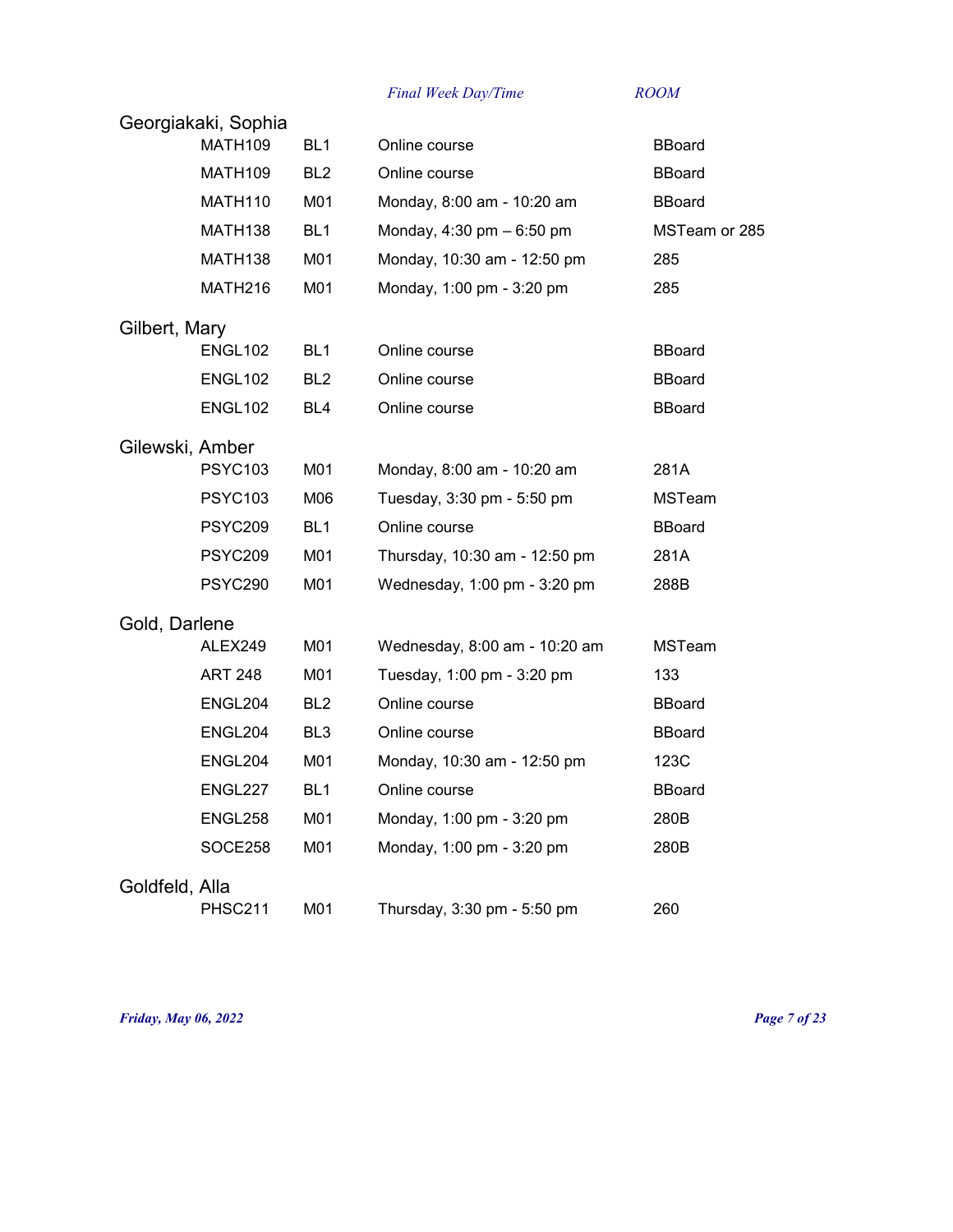| Granison, Henry |                  |                 |                              |               |
|-----------------|------------------|-----------------|------------------------------|---------------|
|                 | <b>PARA101</b>   | BL <sub>1</sub> | Online course                | <b>BBoard</b> |
|                 | <b>PARC101</b>   | BL <sub>1</sub> | Online course                | <b>BBoard</b> |
| Green, David    |                  |                 |                              |               |
|                 | <b>CIS 108</b>   | BL <sub>1</sub> | Monday, 10:30 am - 12:50 pm  | 209           |
|                 | <b>CIS 132</b>   | BL <sub>1</sub> | Tuesday, 1:00 pm - 3:20 pm   | 209           |
|                 | <b>CIS 214</b>   | BL <sub>1</sub> | Online course                | <b>BBoard</b> |
|                 | <b>CIS 228</b>   | BL <sub>1</sub> | Tuesday, 10:30 am - 12:50 pm | 209           |
|                 | <b>CIS 230</b>   | BL <sub>1</sub> | Online course                | <b>BBoard</b> |
| Grimm, Mark     |                  |                 |                              |               |
|                 | <b>ART 254</b>   | M49C            | Monday, 8:00 am - 10:20 am   | <b>MSTeam</b> |
| Ha, Lien        |                  |                 |                              |               |
|                 | DRAF118          | ME50            | Monday, 6:00 pm - 8:50 pm    | 289A          |
| Hamel, Matty    |                  |                 |                              |               |
|                 | <b>PSYC103</b>   | BL4             | Online course                | <b>BBoard</b> |
|                 | <b>PSYC103</b>   | BL <sub>5</sub> | Online course                | <b>BBoard</b> |
|                 | <b>PSYC103</b>   | M07             | Monday, 10:30 am - 12:50 pm  | 281A          |
|                 | <b>PSYC205</b>   | BL <sub>1</sub> | Online course                | <b>BBoard</b> |
|                 | <b>PSYC263</b>   | BL <sub>1</sub> | Online course                | <b>BBoard</b> |
|                 | <b>PSYC263</b>   | BL <sub>2</sub> | Online course                | <b>BBoard</b> |
|                 | <b>PSYC263</b>   | M01             | Tuesday, 8:00 am - 10:20 am  | <b>MSTeam</b> |
|                 | Haverlock, Kevin |                 |                              |               |
|                 | BUAD109          | M01             | Monday, 10:30 am - 12:50 pm  | 121A          |
|                 | BUAD111          | BL <sub>1</sub> | Online course                | <b>BBoard</b> |
|                 | ECON101          | BL <sub>1</sub> | Online course                | <b>BBoard</b> |
|                 | ECON120          | BL <sub>1</sub> | Online course                | <b>BBoard</b> |
|                 | ECON120          | M01             | Tuesday, 8:00 am - 10:20 am  | 121C          |

*Friday, May 06, 2022 Page 8 of 23*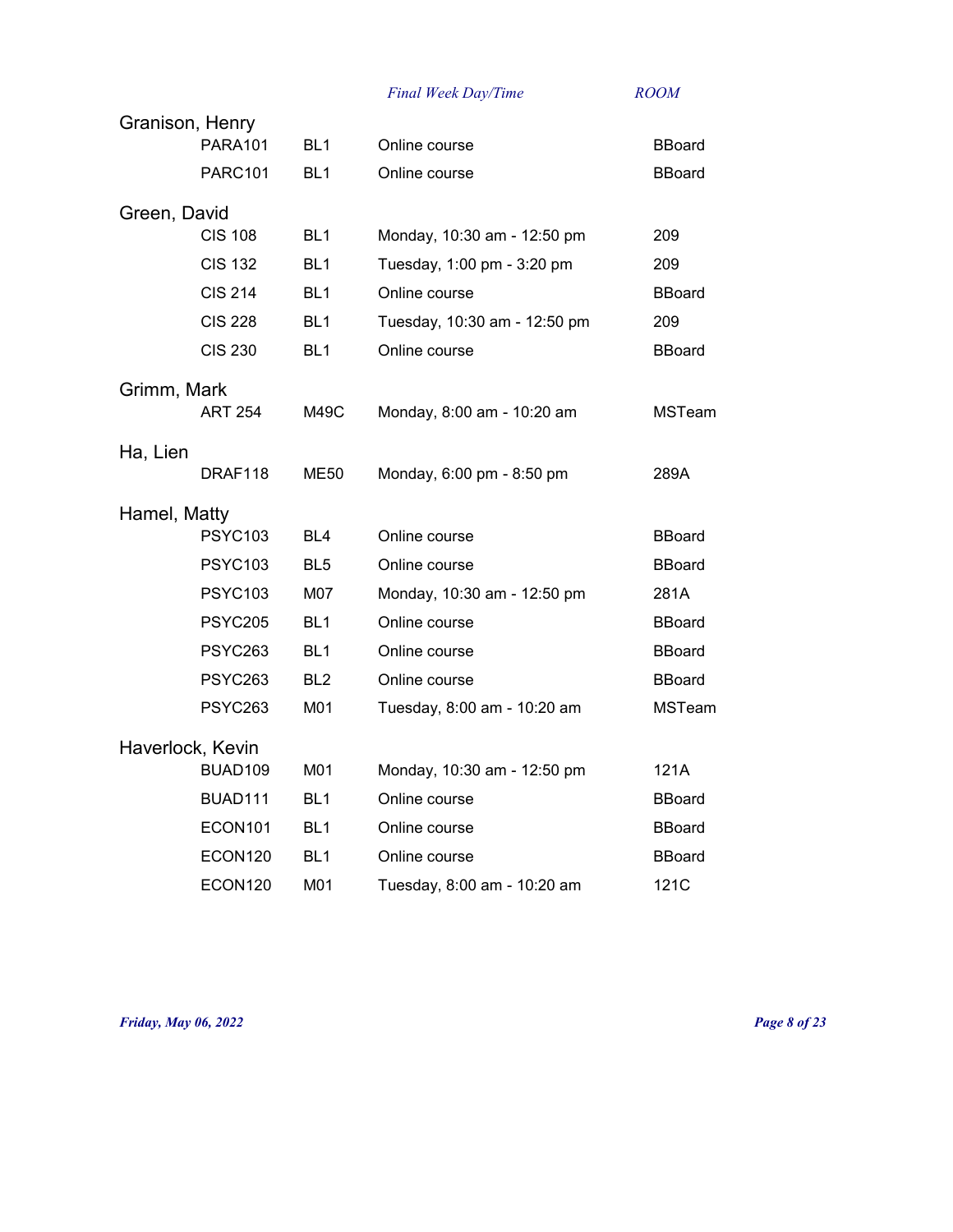|                  |                        |                  | Final Week Day/Time           | <b>ROOM</b>   |
|------------------|------------------------|------------------|-------------------------------|---------------|
|                  | Hemingway Jones, Kathy |                  |                               |               |
|                  | ENGL101                | M04              | Tuesday, 8:00 am - 10:20 am   | 267           |
|                  | RDNG116                | M03              | Thursday, 10:30 am - 12:50 pm | 267           |
|                  | Hollenbeck, Charles    |                  |                               |               |
|                  | <b>ENGL100</b>         | BL <sub>3</sub>  | Online course                 | <b>BBoard</b> |
|                  | ENGL101                | BL <sub>3</sub>  | Online course                 | <b>BBoard</b> |
|                  | Iacobucci, Christine   |                  |                               |               |
|                  | <b>ANTH202</b>         | M01              | Wednesday, 1:00 pm - 3:20 pm  | 287B          |
|                  | <b>ANTH202</b>         | M03              | Wednesday, 3:30 pm - 5:50 pm  | <b>MSTeam</b> |
| Jacob, Jake      |                        |                  |                               |               |
|                  | <b>BIOL104</b>         | M02              | Wednesday, 1:00 pm - 3:20 pm  | 295           |
|                  | <b>BIOL216</b>         | M01              | Wednesday, 3:30 pm - 5:50 pm  | 295           |
|                  | CHEM101                | M02              | Thursday, 8:00 am - 10:20 am  | 270           |
|                  | CHEM228                | <b>HY50</b>      | Tuesday, 3:30 pm - 5:50 pm    | <b>MSTeam</b> |
| Johnson, Kimari  |                        |                  |                               |               |
|                  | ENGL098                | EL <sub>02</sub> | Wednesday, 3:30 pm - 5:50 pm  | <b>MSTeam</b> |
|                  | ENGL100                | EL <sub>02</sub> | Wednesday, 1:00 pm - 3:20 pm  | 282           |
|                  | ENGL100                | M02              | Wednesday, 1:00 pm - 3:20 pm  | 282           |
|                  | ENGL201                | M04              | Tuesday, 10:30 am - 12:50 pm  | 123B          |
|                  | <b>ENGL201</b>         | M05              | Tuesday, 1:00 pm - 3:20 pm    | 123B          |
|                  | ENGL262                | M01              | Thursday, 3:30 pm - 5:50 pm   | 280E          |
| Jones, Paula     |                        |                  |                               |               |
|                  | <b>BIOL114</b>         | BL1              | Online course                 | <b>BBoard</b> |
| Josef, Keith     |                        |                  |                               |               |
|                  | CHEM101                | M03              | Saturday, 10:30 am - 12:50 pm | 270           |
|                  | CHEM102                | M01              | Saturday, 8:00 am - 10:20 am  | 270           |
| Kaminski, Adrian |                        |                  |                               |               |
|                  | ASTR101                | BL <sub>3</sub>  | Online course                 | <b>BBoard</b> |

*Friday, May 06, 2022 Page 9 of 23*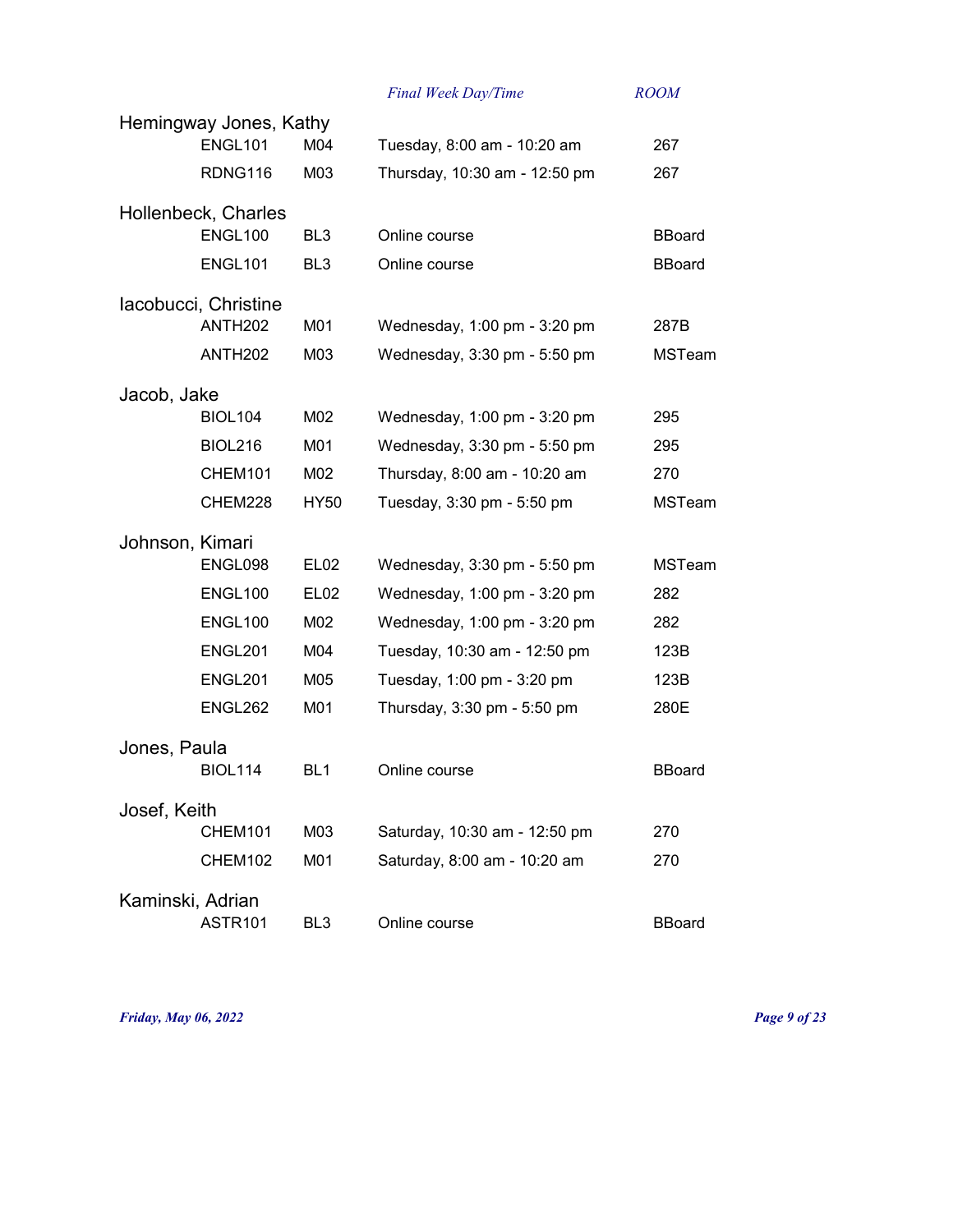|                  |                    |                 | Final Week Day/Time            | <b>ROOM</b>   |
|------------------|--------------------|-----------------|--------------------------------|---------------|
| Kelly, Kevin     |                    |                 |                                |               |
|                  | BUAD201            | M01             | Tuesday, 10:30 am - 12:50 pm   | 121A          |
| Kidder, Jennifer |                    |                 |                                |               |
|                  | GEOL101            | M01             | Tuesday, 10:30 am - 12:50 pm   | 260           |
|                  | MATH098            | M02             | Wednesday, 10:30 am - 12:50 pm | 215F          |
| Kobre, Michael   |                    |                 |                                |               |
|                  | <b>BIOL114</b>     | M02             | Tuesday, 8:00 am - 10:20 am    | <b>MSTeam</b> |
|                  | <b>BIOL132</b>     | <b>ME50</b>     | Tuesday, 6:00 pm - 8:50 pm     | 292           |
| Kyle, John       |                    |                 |                                |               |
|                  | CAPS123            | BL <sub>1</sub> | Online course                  | <b>BBoard</b> |
|                  | CAPS131            | BL <sub>3</sub> | Online course                  | <b>BBoard</b> |
|                  | <b>CAPS133</b>     | BL <sub>1</sub> | Online course                  | <b>BBoard</b> |
| LaFavor, Erik    |                    |                 |                                |               |
|                  | <b>SOCI101</b>     | M03             | Monday, 1:00 pm - 3:20 pm      | 121F          |
|                  | <b>SOCI101</b>     | M07             | Tuesday, 3:30 pm - 5:50 pm     | <b>MSTeam</b> |
|                  | LaMontain, Jasmine |                 |                                |               |
|                  | <b>BIOL221</b>     | M01             | Wednesday, 10:30 am - 12:50 pm | 296           |
| Lee, In Shik     |                    |                 |                                |               |
|                  | <b>ART 120</b>     | M01             | Wednesday, 6:00 pm - 9:50 pm   | <b>MSTeam</b> |
|                  | <b>ART 120</b>     | M02             | Wednesday, 1:00 pm - 3:20 pm   | <b>MSTeam</b> |
| Lewis, Justine   |                    |                 |                                |               |
|                  | <b>SOCI101</b>     | ME50            | Thursday, 6:00 pm - 8:50 pm    | <b>MSTeam</b> |
| Ligas, Kim       |                    |                 |                                |               |
|                  | <b>NURS102</b>     | BL <sub>1</sub> | Online course                  | <b>BBoard</b> |
|                  | <b>NURS225</b>     | M01             | Monday, 10:30 am - 12:50 pm    | 210B          |
| Lillard, Marketa |                    |                 |                                |               |
|                  | CHEM101            | M02             | Thursday, 8:00 am - 10:20 am   | 270           |
|                  | CHEM101            | M03             | Saturday, 10:30 am - 12:50 pm  | 270           |
|                  | CHEM102            | M01             | Saturday, 8:00 am - 10:20 am   | 270           |

*Friday, May 06, 2022 Page 10 of 23*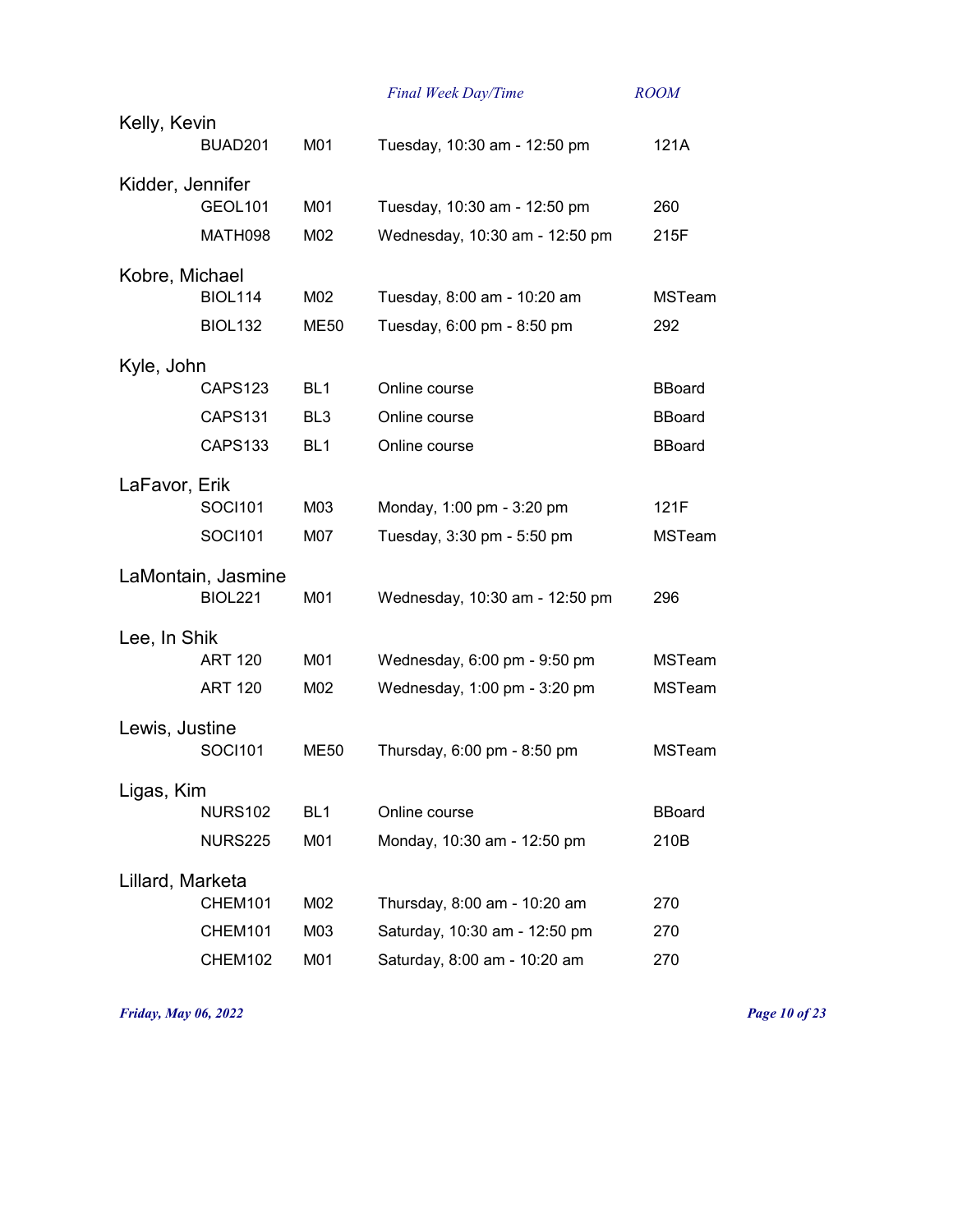| Lipa, Tom      |                     |                 |                                |               |
|----------------|---------------------|-----------------|--------------------------------|---------------|
|                | HLTH207             | BL <sub>1</sub> | Online course                  | <b>BBoard</b> |
|                | HLTH <sub>207</sub> | BL <sub>2</sub> | Online course                  | <b>BBoard</b> |
| Littell, Harry |                     |                 |                                |               |
|                | <b>ART 222</b>      | M01             | Monday, 1:00 pm - 3:20 pm      | 133           |
|                | <b>ART 248</b>      | M01             | Tuesday, 1:00 pm - 3:20 pm     | 133           |
| Lyon, Crystal  |                     |                 |                                |               |
|                | <b>ART 117</b>      | M01             | Thursday, 8:00 am - 10:20 am   | 141           |
|                | <b>ART 123</b>      | M01             | Monday, 1:00 pm - 3:20 pm      | MSTeam        |
| Marie, Jill    |                     |                 |                                |               |
|                | ENGL103             | M02             | Monday, 1:00 pm - 3:20 pm      | <b>MSTeam</b> |
|                | ENGL201             | <b>ME50</b>     | Thursday, 6:00 pm - 8:50 pm    | <b>MSTeam</b> |
| Mast, Holli    |                     |                 |                                |               |
|                | MATH098             | M04             | Tuesday, 3:30 pm - 5:50 pm     | <b>MSTeam</b> |
|                | <b>MATH120</b>      | <b>ME51</b>     | Thursday, 6:00 pm - 8:50 pm    | 280D          |
|                | Mathers, Anndrea    |                 |                                |               |
|                | ENGL201             | BL <sub>1</sub> | Online course                  | <b>BBoard</b> |
|                | ENGL201             | BL <sub>2</sub> | Online course                  | <b>BBoard</b> |
|                | ENGL201             | M03             | Monday, 1:00 pm - 3:20 pm      | 123B          |
|                | <b>ENGL201</b>      | M04             | Tuesday, 10:30 am - 12:50 pm   | 123B          |
|                | <b>ENGL210</b>      | BL <sub>1</sub> | Online course                  | <b>BBoard</b> |
|                | <b>ENGL210</b>      | M01             | Monday, 8:00 am - 10:20 am     | 242           |
|                | ENGL248             | M01             | Wednesday, 10:30 am - 12:50 pm | 224           |
|                | WGST248             | M01             | Wednesday, 10:30 am - 12:50 pm | 224           |
| McCabe, Paul   |                     |                 |                                |               |
|                | ENGL101             | BL <sub>1</sub> | Online course                  | <b>BBoard</b> |
|                | ENGL101             | BL <sub>4</sub> | Online course                  | <b>BBoard</b> |

*Friday, May 06, 2022 Page 11 of 23*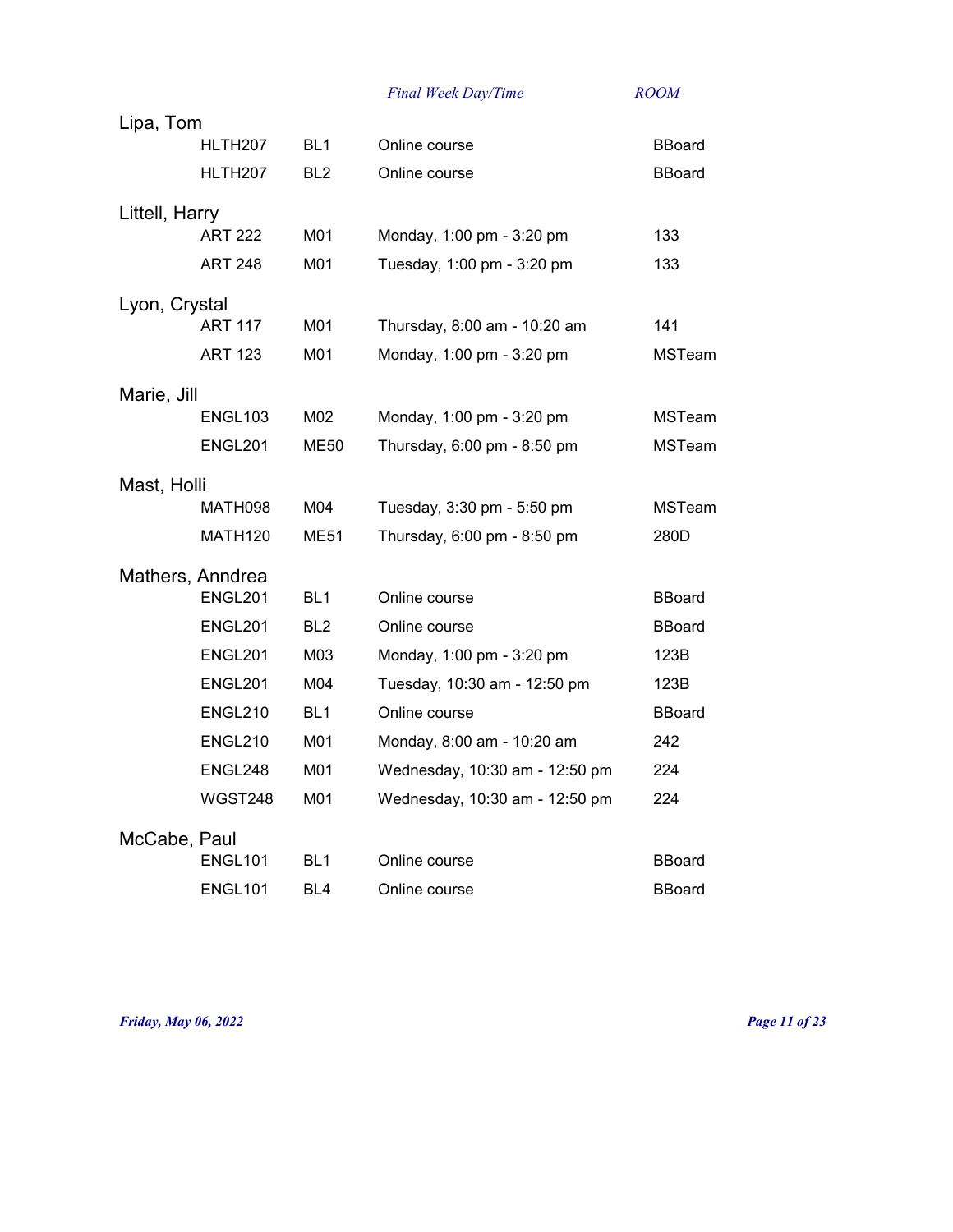|                 | McCabe, Tim    |                 |                               |               |
|-----------------|----------------|-----------------|-------------------------------|---------------|
|                 | <b>BUAD103</b> | M01             | Monday, 1:00 pm - 3:20 pm     | 121A          |
|                 | BUAD108        | M01             | Thursday, 10:30 am - 12:50 pm | 215A          |
|                 | BUAD264        | <b>BL49</b>     | Online course                 | <b>BBoard</b> |
|                 | BUAD290        | M01             | Monday, 8:00 am - 10:20 am    | <b>MSTeam</b> |
|                 | ECON121        | BL <sub>1</sub> | Online course                 | <b>BBoard</b> |
|                 | ECON121        | M01             | Tuesday, 1:00 pm - 3:20 pm    | 121E          |
| McComb, Jared   |                |                 |                               |               |
|                 | <b>MATH200</b> | M02             | Tuesday, 3:30 pm - 5:50 pm    | <b>MSTeam</b> |
|                 | MATH200        | <b>ME51</b>     | Tuesday, 6:00 pm - 8:50 pm    | <b>MSTeam</b> |
| McLane, Todd    |                |                 |                               |               |
|                 | <b>ENVS111</b> | M01             | Friday, 1:00 pm - 3:20 pm     | 215A          |
|                 | <b>ENVS142</b> | F01             | Monday, 8:00 am - 10:20 am    | 121B          |
| McMahon, Maria  |                |                 |                               |               |
|                 | <b>ART 115</b> | <b>ME50</b>     | Thursday, 6:00 pm - 9:50 pm   | <b>MSTeam</b> |
|                 | <b>ART 116</b> | <b>ME50</b>     | Thursday, 6:00 pm - 9:50 pm   | <b>MSTeam</b> |
| McMinn, Glenna  |                |                 |                               |               |
|                 | <b>NURS120</b> | M01             | Monday, 8:00 am - 10:20 am    | 210B          |
| Mello, Jax      |                |                 |                               |               |
|                 | ENGL101        | BL <sub>6</sub> | Online course                 | <b>BBoard</b> |
| Mercer, Patrick |                |                 |                               |               |
|                 | RECR120        | M01             | Tuesday, 8:00 am - 10:20 am   | 283A          |
|                 | RECR150        | M02             | Thursday, 10:30 am - 12:50 pm | 283A          |
|                 | RECR220        | M01             | Wednesday, 8:00 am - 10:20 am | 283A          |
|                 | RECR260        | M01             | Tuesday, 1:00 pm - 3:20 pm    | 283A          |
|                 | RECR276        | MLC1            | Wednesday, 3:30 pm - 5:50 pm  | 280B          |

*Friday, May 06, 2022 Page 12 of 23*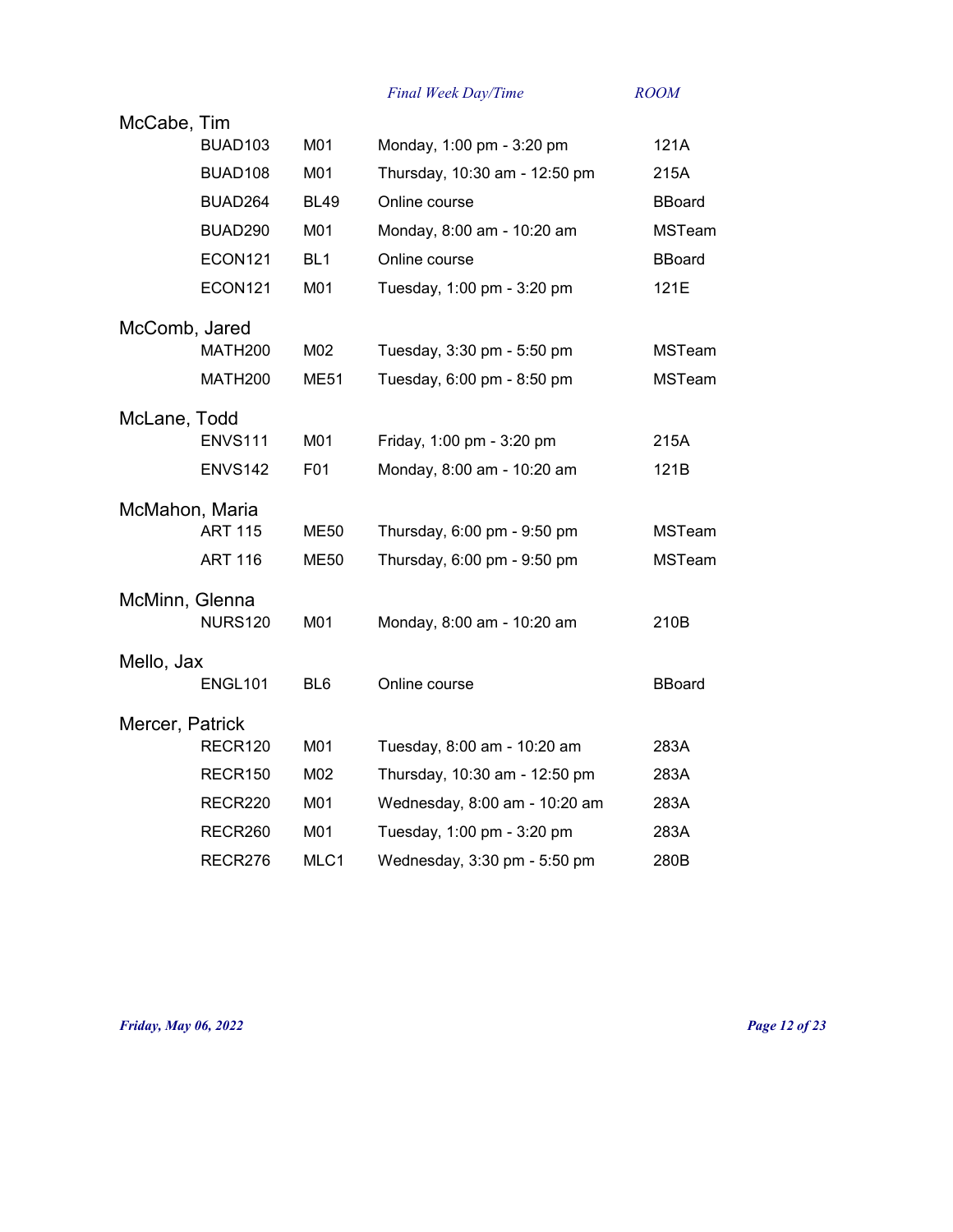| Millman, Keith    |                      |                 |                                |               |
|-------------------|----------------------|-----------------|--------------------------------|---------------|
|                   | <b>ART 111</b>       | M01             | Monday, 1:00 pm - 3:20 pm      | 146B          |
|                   | <b>ART 111</b>       | M02             | Wednesday, 8:00 am - 10:20 am  | <b>MSTeam</b> |
|                   | <b>ART 212</b>       | M01             | Wednesday, 1:00 pm - 3:20 pm   | 133           |
|                   | <b>ART 213</b>       | M01             | Tuesday, 10:30 am - 12:50 pm   | 149           |
|                   | Millman-Brown, Randi |                 |                                |               |
|                   | <b>ART 104</b>       | M01             | Friday, 8:00 am - 10:20 am     | <b>MSTeam</b> |
| Moose, Barbara    |                      |                 |                                |               |
|                   | <b>NURS120</b>       | M01             | Monday, 8:00 am - 10:20 am     | 210B          |
| Moricette, Janita |                      |                 |                                |               |
|                   | BUAD <sub>103</sub>  | BL <sub>1</sub> | Thursday, 10:30 am - 12:50 pm  | <b>MSTeam</b> |
|                   | BUAD106              | M01             | Monday, 8:00 am - 10:20 am     | <b>MSTeam</b> |
|                   | BUAD106              | M02             | Thursday, 8:00 am - 10:20 am   | <b>MSTeam</b> |
|                   | BUAD203              | BL <sub>1</sub> | Online course                  | <b>BBoard</b> |
|                   | BUAD204              | BL <sub>1</sub> | Online course                  | <b>BBoard</b> |
|                   | BUAD204              | M01             | Wednesday, 10:30 am - 12:50 pm | <b>MSTeam</b> |
| Moser, Sandy      |                      |                 |                                |               |
|                   | <b>NURS225</b>       | M01             | Monday, 10:30 am - 12:50 pm    | 210B          |
| Need, Barbara     |                      |                 |                                |               |
|                   | ENGL101              | M06             | Tuesday, 1:00 pm - 3:20 pm     | 121F          |
|                   | SPAN <sub>101</sub>  | M01             | Wednesday, 10:30 am - 12:50 pm | <b>MSTeam</b> |
| O'Connor, Beth    |                      |                 |                                |               |
|                   | <b>PARA220</b>       | BL <sub>1</sub> | Online course                  | <b>BBoard</b> |
|                   | <b>PARC220</b>       | BL <sub>1</sub> | Online course                  | <b>BBoard</b> |
| Okaru, Alfie      |                      |                 |                                |               |
|                   | <b>FITN101</b>       | M01             | Tuesday, 1:00 pm - 3:20 pm     | <b>POOL</b>   |
|                   | <b>FITN107</b>       | M01             | Friday, 3:30 pm - 5:50 pm      | <b>POOL</b>   |
|                   | <b>FITN216</b>       | M01             | Monday, 3:30 pm - 5:50 pm      | 283A          |

*Friday, May 06, 2022 Page 13 of 23*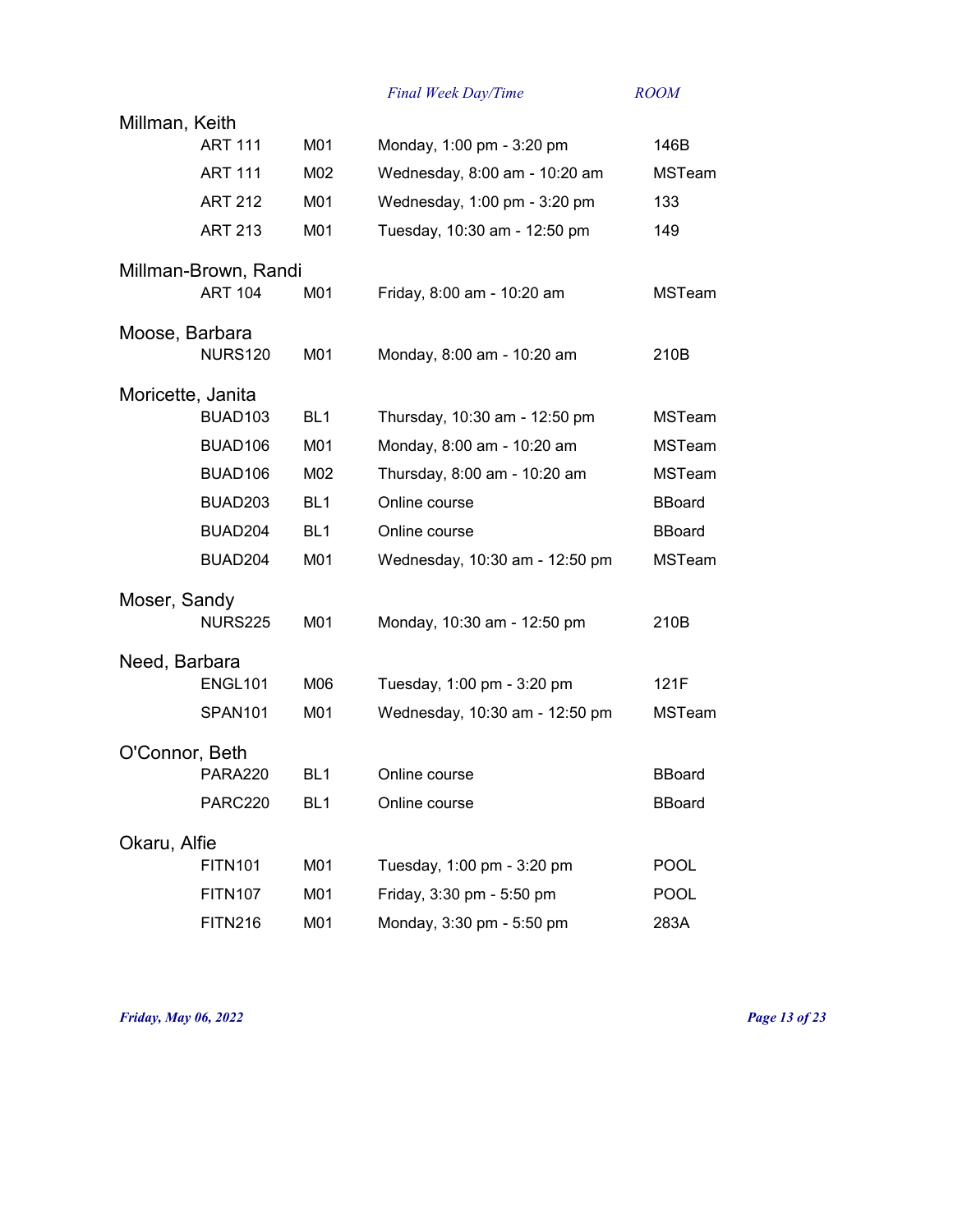|                  |                    |                 | Final Week Day/Time            | <b>ROOM</b>   |
|------------------|--------------------|-----------------|--------------------------------|---------------|
| Opperman, Kip    |                    |                 |                                |               |
|                  | <b>ASL 102</b>     | M01             | Tuesday, 8:00 am - 10:20 am    | 281B          |
|                  | <b>ASL 102</b>     | M02             | Tuesday, 10:30 am - 12:50 pm   | 281B          |
|                  | Osborne, James     |                 |                                |               |
|                  | ENGL101            | M <sub>13</sub> | Thursday, 10:30 am - 12:50 pm  | 123           |
|                  | ENGL101            | M14             | Thursday, 1:00 pm - 3:20 pm    | 123           |
|                  | Palumbo, Angela    |                 |                                |               |
|                  | <b>ENGL210</b>     | M02             | Monday, 1:00 pm - 3:20 pm      | 242           |
|                  | <b>ESL 120</b>     | M01             | Monday, 8:00 am - 10:20 am     | 287B          |
|                  | <b>ESL 121</b>     | M01             | Wednesday, 10:30 am - 12:50 pm | 287B          |
|                  | <b>ESL 122</b>     | M01             | Monday, 10:30 am - 12:50 pm    | 287B          |
| Panzer, Nina     |                    |                 |                                |               |
|                  | <b>SOCI101</b>     | BL <sub>2</sub> | Online course                  | <b>BBoard</b> |
| Parks, Paul      |                    |                 |                                |               |
|                  | <b>ART 102</b>     | M01             | Friday, 8:00 am - 10:20 am     | 121F          |
| Pask, Margery    |                    |                 |                                |               |
|                  | CAPS131            | M04             | Tuesday, 1:00 pm - 3:20 pm     | <b>MSTeam</b> |
|                  | Peterson, Komekia  |                 |                                |               |
|                  | <b>CDSC210</b>     | BL <sub>1</sub> | Online course                  | <b>BBoard</b> |
|                  | Pietros-Brown, Hal |                 |                                |               |
|                  | PSED213            | BL <sub>1</sub> | Online course                  | <b>BBoard</b> |
|                  | Pijanowski, Greg   |                 |                                |               |
|                  | ASTR101            | BL <sub>1</sub> | Online course                  | <b>BBoard</b> |
| Pilosi, Lori     |                    |                 |                                |               |
|                  | RECR201            | BL <sub>1</sub> | Online course                  | <b>BBoard</b> |
| Pittsley, Jaclyn |                    |                 |                                |               |
|                  | <b>ENGL101</b>     | M12             | Tuesday, 10:30 am - 12:50 pm   | 121B          |

*Friday, May 06, 2022 Page 14 of 23*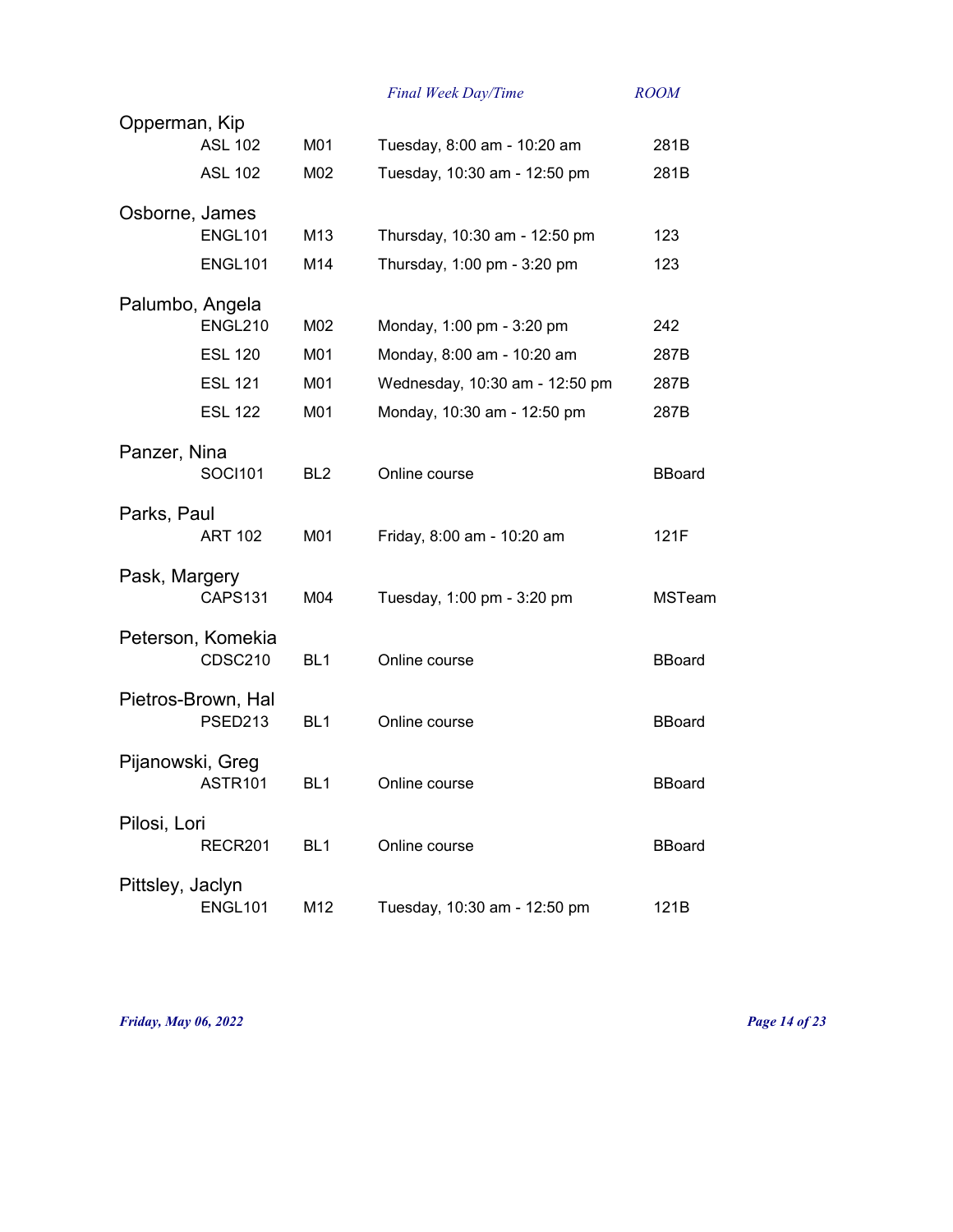|                |                     |                 | Final Week Day/Time           | <b>ROOM</b>   |
|----------------|---------------------|-----------------|-------------------------------|---------------|
| Potter, Kristi |                     |                 |                               |               |
|                | ENGL098             | <b>EL50</b>     | Thursday, 6:00 pm - 8:50 pm   | <b>MSTeam</b> |
|                | ENGL100             | <b>EL50</b>     | Tuesday, 6:00 pm - 8:50 pm    | <b>MSTeam</b> |
|                | ENGL100             | ME50            | Tuesday, 6:00 pm - 8:50 pm    | <b>MSTeam</b> |
|                | ENGL101             | M05             | Tuesday, 10:30 am - 12:50 pm  | <b>MSTeam</b> |
| Putnam, Nancy  |                     |                 |                               |               |
|                | <b>MATH200</b>      | BL <sub>1</sub> | Online course                 | <b>BBoard</b> |
|                | MATH <sub>200</sub> | BL <sub>2</sub> | Online course                 | <b>BBoard</b> |
|                | MATH <sub>200</sub> | M01             | Monday, 1:00 pm - 3:20 pm     | 263           |
|                | <b>MATH200</b>      | M03             | Friday, 10:30 am - 12:50 pm   | <b>MSTeam</b> |
| Raethka, Tim   |                     |                 |                               |               |
|                | HLTH <sub>205</sub> | ME50            | Wednesday, 6:00 pm - 8:50 pm  | 121B          |
| Rea, Cornelia  |                     |                 |                               |               |
|                | <b>PSYC101</b>      | BL <sub>1</sub> | Online course                 | <b>BBoard</b> |
|                | <b>PSYC103</b>      | BL <sub>1</sub> | Online course                 | <b>BBoard</b> |
|                | <b>PSYC103</b>      | BL <sub>2</sub> | Online course                 | <b>BBoard</b> |
|                | <b>PSYC103</b>      | BL <sub>3</sub> | Online course                 | <b>BBoard</b> |
|                | <b>PSYC207</b>      | BL <sub>1</sub> | Online course                 | <b>BBoard</b> |
| Regula, Anna   |                     |                 |                               |               |
|                | ECHD125             | M01             | Tuesday, 1:00 pm - 3:20 pm    | 286           |
|                | ECHD225             | M01             | Wednesday, 1:00 pm - 3:20 pm  | 286           |
|                | ECHD240             | M01             | Monday, 3:30 pm - 5:50 pm     | 286           |
|                | ECHD242             | M01             | Online course                 | <b>BBoard</b> |
|                | EDUC295             | M01             | Thursday, 10:30 am - 12:50 pm | 282           |
|                | ENGL220             | M01             | Wednesday, 3:30 pm - 5:50 pm  | 286           |
|                | <b>HUMS125</b>      | M01             | Tuesday, 1:00 pm - 3:20 pm    | 286           |
|                | <b>HUMS225</b>      | M01             | Wednesday, 1:00 pm - 3:20 pm  | 286           |
|                | SOCI295             | M01             | Thursday, 10:30 am - 12:50 pm | 282           |

*Friday, May 06, 2022 Page 15 of 23*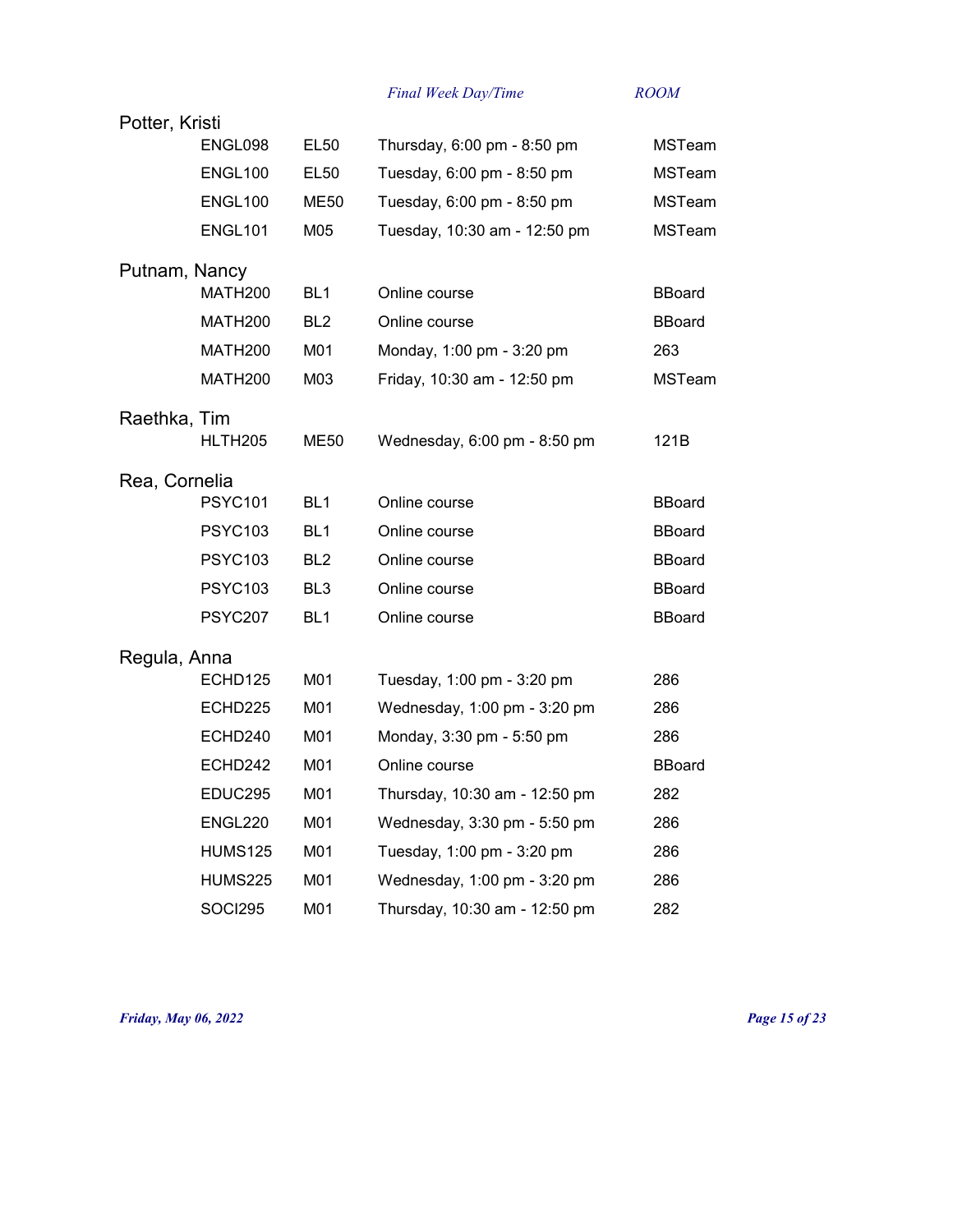| Richards, David  |                     |                 |                                |               |
|------------------|---------------------|-----------------|--------------------------------|---------------|
|                  | BUAD202             | BL <sub>1</sub> | Online course                  | <b>BBoard</b> |
|                  | COMM225             | M01             | Tuesday, 8:00 am - 10:20 am    | 147A          |
|                  | <b>POSC103</b>      | BL <sub>1</sub> | Online course                  | <b>BBoard</b> |
| Roach, Benjamin  |                     |                 |                                |               |
|                  | <b>CULI110</b>      | V <sub>01</sub> | Thursday, 8:00 am - 10:20 am   | CulLab        |
| Sabol, Zenta     |                     |                 |                                |               |
|                  | ACCT120             | BL <sub>1</sub> | Online course                  | <b>BBoard</b> |
| Sambolec, Eric   |                     |                 |                                |               |
|                  | <b>PSYC103</b>      | M02             | Monday, 1:00 pm - 3:20 pm      | 288B          |
|                  | <b>PSYC103</b>      | M04             | Thursday, 10:30 am - 12:50 pm  | 288B          |
|                  | <b>PSYC103</b>      | M05             | Tuesday, 1:00 pm - 3:20 pm     | 288B          |
|                  | <b>PSYC103</b>      | M08             | Wednesday, 10:30 am - 12:50 pm | <b>MSTeam</b> |
|                  | <b>PSYC201</b>      | M01             | Monday, 10:30 am - 12:50 pm    | 286           |
|                  | <b>PSYC207</b>      | M01             | Tuesday, 3:30 pm - 5:50 pm     | 288B          |
| Sarachan, Robert |                     |                 |                                |               |
|                  | BUAD <sub>201</sub> | BL <sub>1</sub> | Online course                  | <b>BBoard</b> |
|                  | PARA130             | BL <sub>1</sub> | Online course                  | <b>BBoard</b> |
|                  | <b>PARA210</b>      | BL <sub>1</sub> | Online course                  | <b>BBoard</b> |
|                  | PARA230             | BL <sub>1</sub> | Online course                  | <b>BBoard</b> |
|                  | <b>PARA231</b>      | BL <sub>1</sub> | Online course                  | <b>BBoard</b> |
|                  | <b>PARC130</b>      | BL <sub>1</sub> | Online course                  | <b>BBoard</b> |
|                  | <b>PARC210</b>      | BL <sub>1</sub> | Online course                  | <b>BBoard</b> |
|                  | <b>PARC230</b>      | BL <sub>1</sub> | Online course                  | <b>BBoard</b> |
|                  | <b>PARC231</b>      | BL <sub>1</sub> | Online course                  | <b>BBoard</b> |
| Schat, Marjolein |                     |                 |                                |               |
|                  | <b>BIOL115</b>      | MLC1            | Wednesday, 1:00 pm - 3:20 pm   | 280B          |
|                  | <b>ENVS101</b>      | M03             | Thursday, 1:00 pm - 3:20 pm    | 292           |
|                  | ENVS141             | M01             | Thursday, 3:30 pm - 5:50 pm    | 294           |

*Friday, May 06, 2022 Page 16 of 23*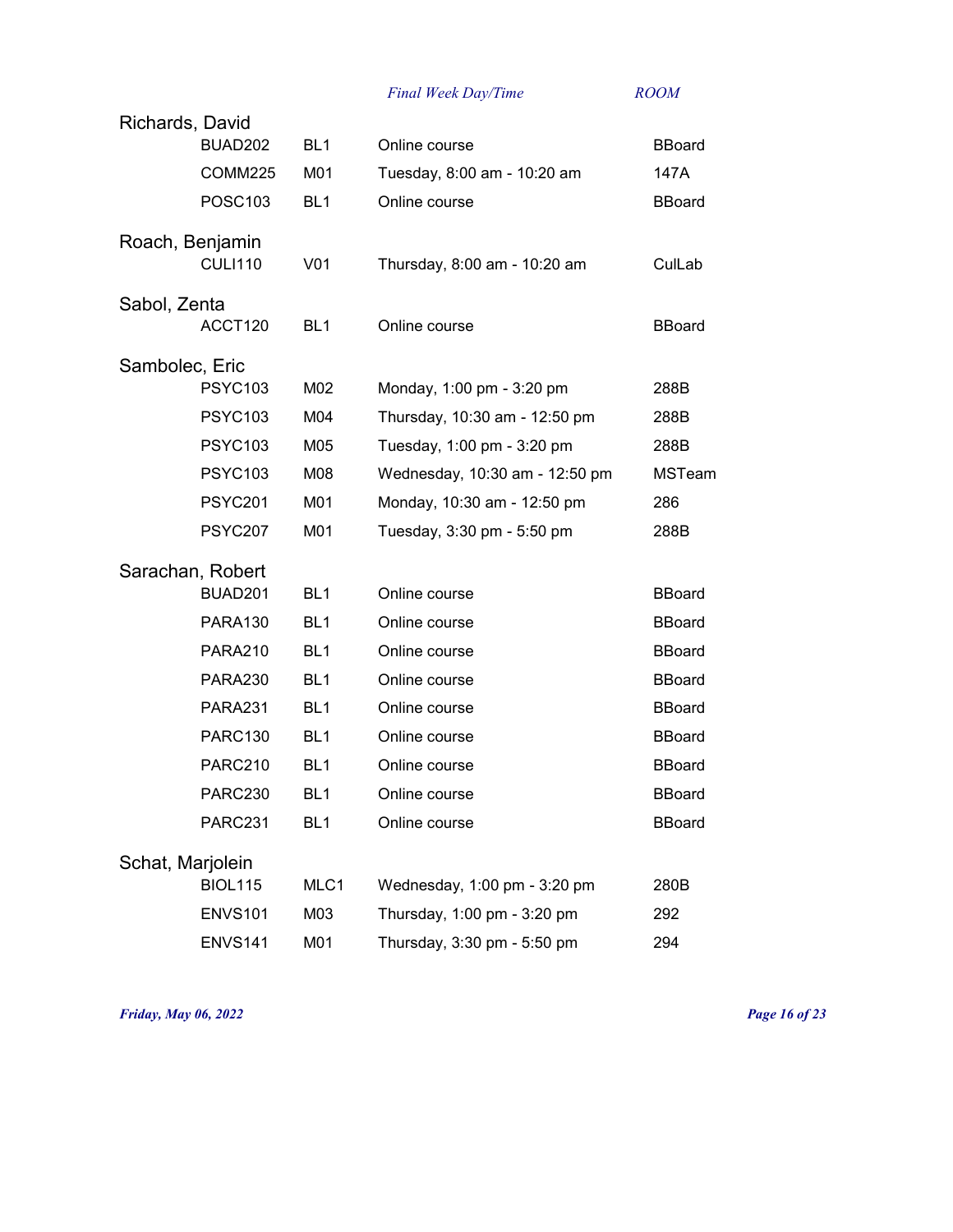| Schmid, Joseph    |                |                 |                               |               |
|-------------------|----------------|-----------------|-------------------------------|---------------|
|                   | ACCT102        | BL <sub>1</sub> | Online course                 | <b>BBoard</b> |
|                   | ACCT205        | BL <sub>1</sub> | Online course                 | <b>BBoard</b> |
| Schmidt, Melissa  |                |                 |                               |               |
|                   | <b>NURS110</b> | M01             | Wednesday, 3:30 pm - 5:50 pm  | 210B          |
|                   | <b>NURS120</b> | M01             | Monday, 8:00 am - 10:20 am    | 210B          |
|                   | <b>NURS241</b> | BL <sub>1</sub> | Online course                 | <b>BBoard</b> |
| Searing, Robert   |                |                 |                               |               |
|                   | <b>HSTY201</b> | BL <sub>4</sub> | Online course                 | <b>BBoard</b> |
| Sewell, Pat       |                |                 |                               |               |
|                   | <b>ENVS105</b> | M01             | Tuesday, 1:00 pm - 3:20 pm    | 123C          |
|                   | <b>ENVS107</b> | M01             | Tuesday, 3:30 pm - 5:50 pm    | 123C          |
|                   | <b>POSC107</b> | M01             | Tuesday, 3:30 pm - 5:50 pm    | 123C          |
| Seyfried, Lisa    |                |                 |                               |               |
|                   | HLTH104        | BL <sub>1</sub> | Online course                 | <b>BBoard</b> |
|                   | NURS104        | BL1             | Online course                 | <b>BBoard</b> |
|                   | <b>NURS120</b> | M01             | Monday, 8:00 am - 10:20 am    | 210B          |
| Seyfried, Matt    |                |                 |                               |               |
|                   | ENGL204        | BL <sub>1</sub> | Online course                 | <b>BBoard</b> |
|                   | SPMT260        | M01             | Monday, 8:00 am - 10:20 am    | 215A          |
| Shanks, Christine |                |                 |                               |               |
|                   | ALEX249        | M01             | Wednesday, 8:00 am - 10:20 am | <b>MSTeam</b> |
|                   | <b>ART 118</b> | M01             | Monday, 8:00 am - 10:20 am    | <b>MSTeam</b> |
|                   | <b>ART 180</b> | M01             | Tuesday, 1:00 pm - 3:20 pm    | <b>MSTeam</b> |
|                   | <b>ART 270</b> | M01             | Tuesday, 8:00 am - 10:20 am   | <b>MSTeam</b> |
|                   | <b>ART 271</b> | M01             | Monday, 1:00 pm - 3:20 pm     | MSTeam        |
|                   | <b>ART 272</b> | M02             | Online course                 | <b>BBoard</b> |

*Friday, May 06, 2022 Page 17 of 23*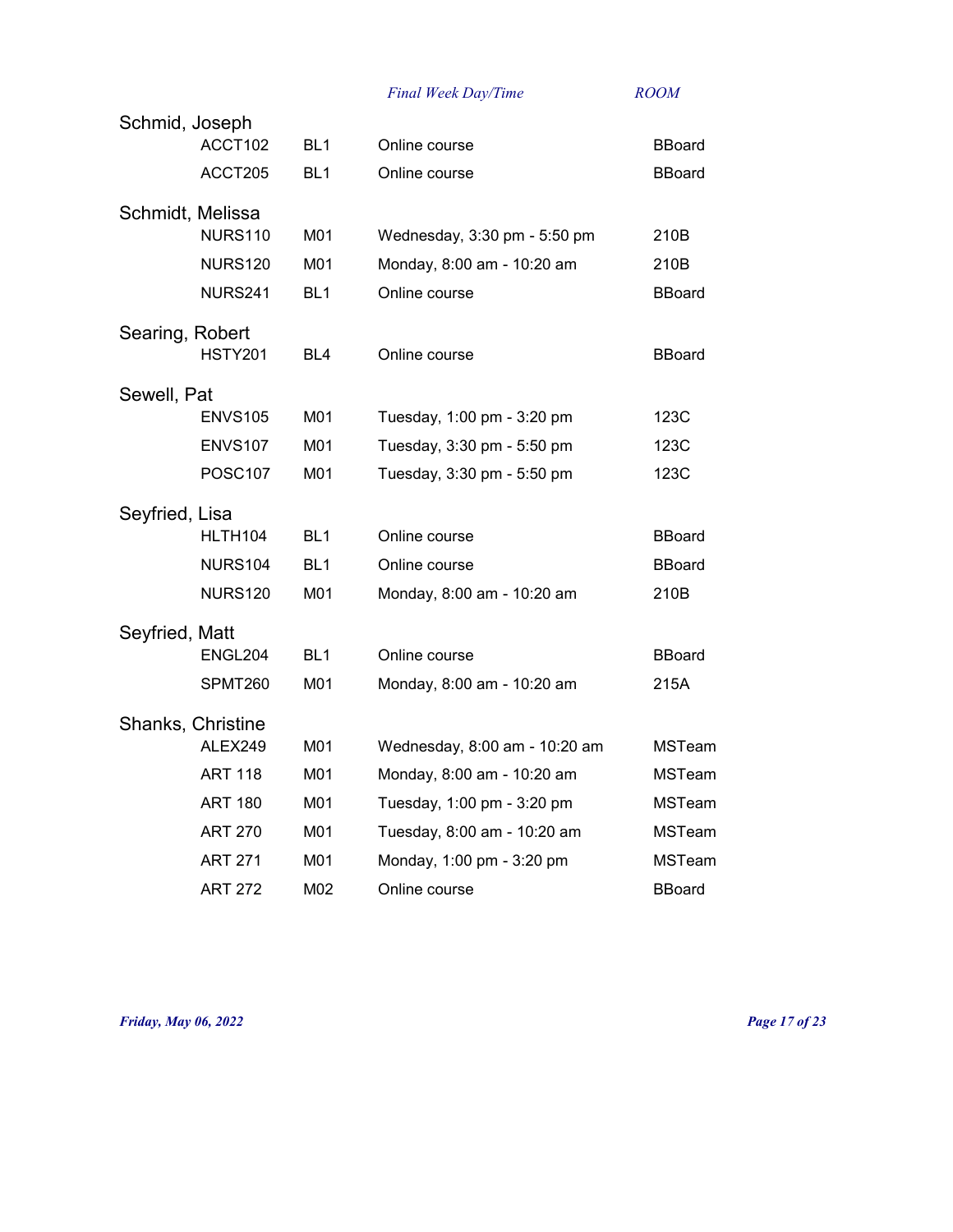| Sharpe, Kim     |                     |                 |                                |               |
|-----------------|---------------------|-----------------|--------------------------------|---------------|
|                 | HLTH206             | BL <sub>1</sub> | Online course                  | <b>BBoard</b> |
|                 | <b>NURS225</b>      | M01             | Monday, 10:30 am - 12:50 pm    | 210B          |
| Sheehan, John   |                     |                 |                                |               |
|                 | <b>ANTH202</b>      | BL <sub>2</sub> | Online course                  | <b>BBoard</b> |
|                 | <b>HSTY111</b>      | BL <sub>1</sub> | Online course                  | <b>BBoard</b> |
| Sheldon, Mary   |                     |                 |                                |               |
|                 | MATH095             | BL <sub>1</sub> | Online course                  | <b>BBoard</b> |
|                 | <b>MATH120</b>      | BL <sub>2</sub> | Online course                  | <b>BBoard</b> |
|                 | Shortell, Westbrook |                 |                                |               |
|                 | COMM140             | M02             | Thursday, 8:00 am - 10:20 am   | 134           |
|                 | COMM210             | M02             | Thursday, 1:00 pm - 3:20 pm    | 183           |
| Sidle, Jason    |                     |                 |                                |               |
|                 | <b>CULI270</b>      | V <sub>01</sub> | Online course                  | <b>BBoard</b> |
|                 | HRMG206             | V <sub>01</sub> | Wednesday, 1:00 pm - 3:20 pm   | Amphth        |
| Sloan, Cindy    |                     |                 |                                |               |
|                 | <b>SOCI101</b>      | BL <sub>3</sub> | Online course                  | <b>BBoard</b> |
|                 | <b>SOCI101</b>      | BL4             | Online course                  | <b>BBoard</b> |
| Smith, Joe      |                     |                 |                                |               |
|                 | CDSC101             | M01             | Wednesday, 10:30 am - 12:50 pm | <b>MSTeam</b> |
|                 | CDSC225             | BL <sub>1</sub> | Online course                  | <b>BBoard</b> |
|                 | <b>CDSC232</b>      | M01             | Monday, 1:00 pm - 3:20 pm      | <b>MSTeam</b> |
| Snyder, Stephen |                     |                 |                                |               |
|                 | <b>BIOL101</b>      | BL <sub>1</sub> | Online course                  | <b>BBoard</b> |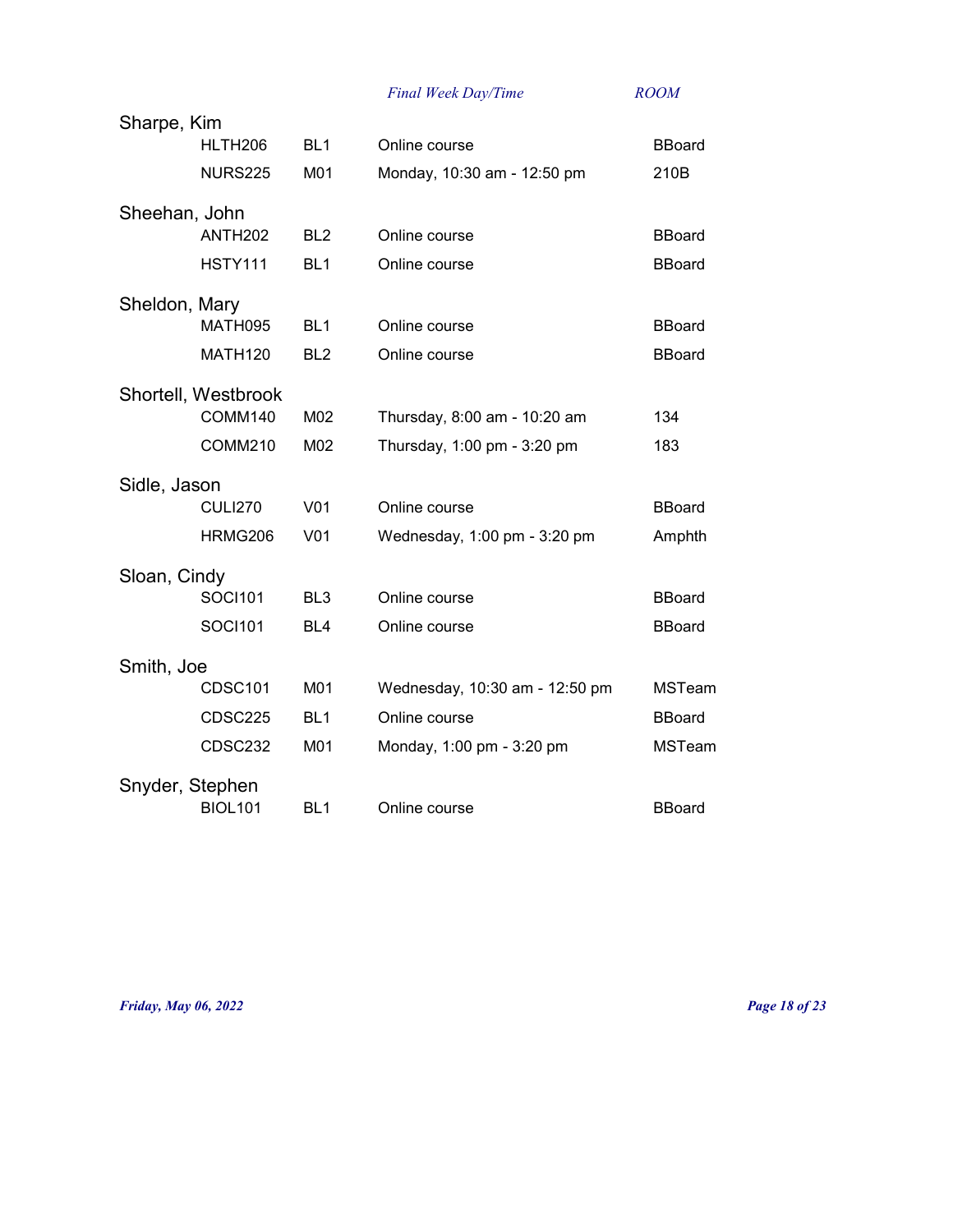| Stafford, Sue    |                      |                  |                                |               |
|------------------|----------------------|------------------|--------------------------------|---------------|
|                  | <b>BUAD212</b>       | BL <sub>1</sub>  | Online course                  | <b>BBoard</b> |
|                  | <b>HRMG100</b>       | BL <sub>1</sub>  | Online course                  | <b>BBoard</b> |
|                  | HRMG101              | BL <sub>1</sub>  | Online course                  | <b>BBoard</b> |
|                  | <b>HRMG205</b>       | BL <sub>1</sub>  | Online course                  | <b>BBoard</b> |
|                  | <b>HRMG213</b>       | BL <sub>1</sub>  | Online course                  | <b>BBoard</b> |
|                  | Stavenhagen-Helgren, |                  |                                |               |
|                  | ANTH <sub>201</sub>  | BL <sub>1</sub>  | Online course                  | <b>BBoard</b> |
|                  | <b>ANTH202</b>       | BL <sub>1</sub>  | Online course                  | <b>BBoard</b> |
|                  | <b>ANTH202</b>       | BL <sub>3</sub>  | Online course                  | <b>BBoard</b> |
|                  | <b>ANTH202</b>       | BL4              | Online course                  | <b>BBoard</b> |
|                  | <b>ANTH202</b>       | M02              | Thursday, 10:30 am - 12:50 pm  | 285           |
| Suben, Mark      |                      |                  |                                |               |
|                  | CRJU215              | M01              | Tuesday, 9:00 am - 11:20 am    | 280E          |
|                  | <b>POSC104</b>       | M01              | Thursday, 10:30 am - 12:50 pm  | 123C          |
| Swinnich, Janet  |                      |                  |                                |               |
|                  | <b>ENSC203</b>       | M01              | Tuesday, 3:30 pm - 5:50 pm     | 290           |
|                  | ENSC212              | M01              | Wednesday, 10:30 am - 12:50 pm | <b>MSTeam</b> |
|                  | MATH020              | MLC3             | Thursday, 8:00 am - 10:20 am   | <b>MSTeam</b> |
|                  | MATH <sub>120</sub>  | M03              | Thursday, 10:30 am - 12:50 pm  | <b>MSTeam</b> |
|                  | <b>MATH120</b>       | MLC3             | Thursday, 10:30 am - 12:50 pm  | <b>MSTeam</b> |
|                  | Tambascio, Theresa   |                  |                                |               |
|                  | ENGL049              | EL07             | Wednesday, 10:30 am - 12:50 pm | <b>MSTeam</b> |
|                  | ENGL098              | <b>EL02</b>      | Wednesday, 3:30 pm - 5:50 pm   | <b>MSTeam</b> |
|                  | <b>ENGL100</b>       | EL <sub>02</sub> | Wednesday, 1:00 pm - 3:20 pm   | 282           |
|                  | <b>ENGL100</b>       | EL07             | Monday, 8:00 am - 10:20 am     | <b>MSTeam</b> |
|                  |                      |                  |                                |               |
|                  | <b>ENGL100</b>       | M07              | Monday, 8:00 am - 10:20 am     | <b>MSTeam</b> |
|                  | RDNG116              | M01              | Monday, 1:00 pm - 3:20 pm      | <b>MSTeam</b> |
| Timonin, Michael |                      |                  |                                |               |
|                  | <b>HSTY202</b>       | M01              | Tuesday, 8:00 am - 10:20 am    | 121F          |

*Friday, May 06, 2022 Page 19 of 23*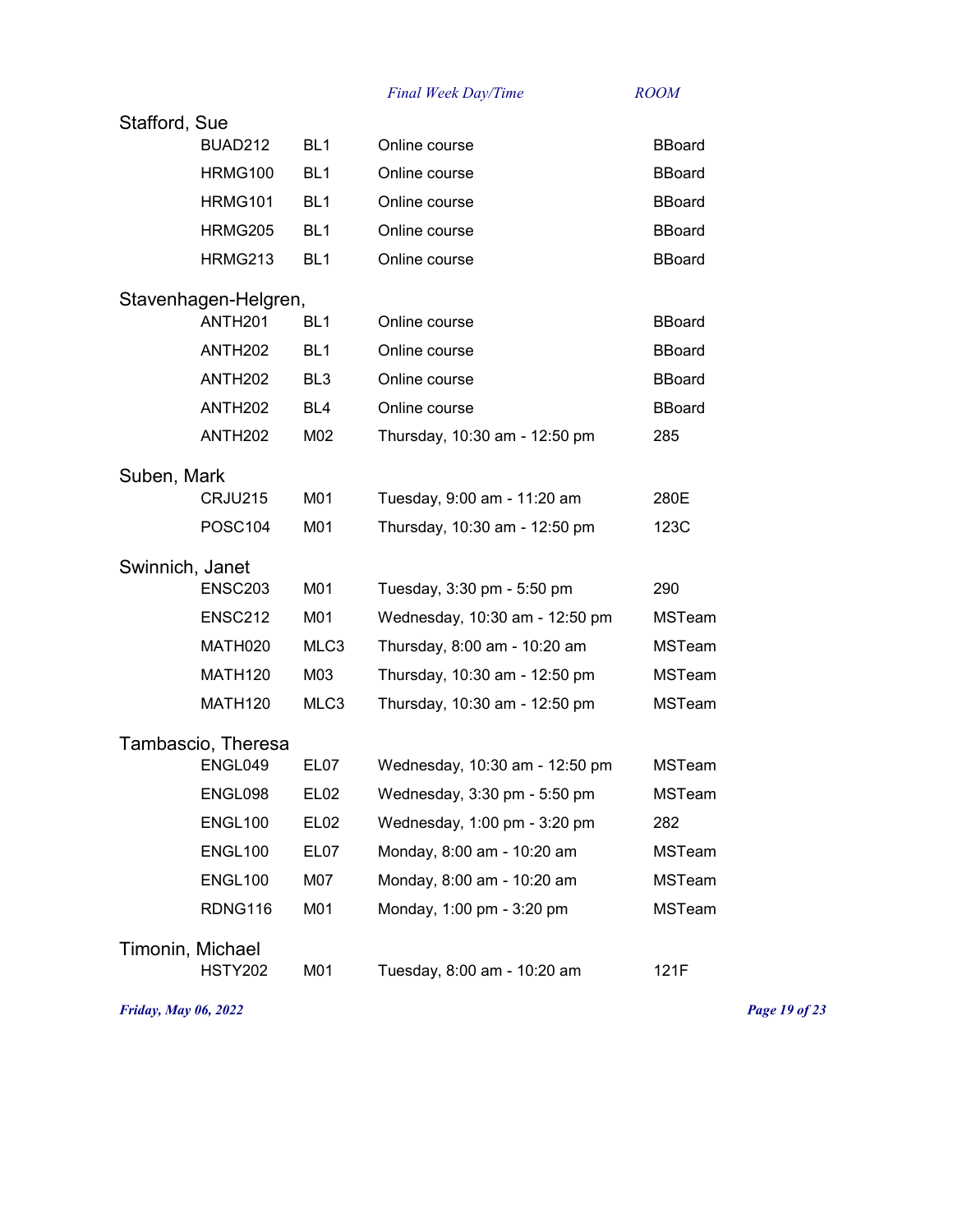|                  |                      |                  | Final Week Day/Time           | <b>ROOM</b>   |
|------------------|----------------------|------------------|-------------------------------|---------------|
| Tran, Adam       |                      |                  |                               |               |
|                  | ACCT101              | M01              | Tuesday, 10:30 am - 12:50 pm  | 215F          |
| Troyer, John     |                      |                  |                               |               |
|                  | ENGL098              | EL <sub>03</sub> | Monday, 10:30 am - 12:50 pm   | 121F          |
|                  | ENGL100              | EL <sub>03</sub> | Monday, 8:00 am - 10:20 am    | 121F          |
|                  | ENGL100              | M03              | Monday, 8:00 am - 10:20 am    | 121F          |
|                  | ENGL102              | M03              | Tuesday, 8:00 am - 10:20 am   | 224           |
|                  | ENGL102              | M04              | Tuesday, 10:30 am - 12:50 pm  | 224           |
|                  | ENGL227              | M01              | Wednesday, 3:30 pm - 5:50 pm  | 224           |
| Tvaroha, Patty   |                      |                  |                               |               |
|                  | HLTH <sub>208</sub>  | BL <sub>1</sub>  | Online course                 | <b>BBoard</b> |
|                  | <b>HUMS105</b>       | BL <sub>1</sub>  | Online course                 | <b>BBoard</b> |
|                  | <b>HUMS105</b>       | M01              | Tuesday, 8:00 am - 10:20 am   | 123           |
|                  | <b>HUMS107</b>       | BL <sub>1</sub>  | Online course                 | <b>BBoard</b> |
|                  | <b>HUMS200</b>       | M01              | Monday, 8:00 am - 10:20 am    | 224           |
|                  | <b>HUMS232</b>       | M01              | Monday, 1:00 pm - 3:20 pm     | <b>MSTeam</b> |
|                  | Van de Bogart, Patty |                  |                               |               |
|                  | <b>CSS 240</b>       | BL <sub>1</sub>  | Online course                 | <b>BBoard</b> |
|                  | Vande Berg, Travis   |                  |                               |               |
|                  | <b>SOCI101</b>       | M01              | Monday, 8:00 am - 10:20 am    | 282           |
|                  | SOCI101              | M02              | Monday, 10:30 am - 12:50 pm   | 282           |
|                  | SOCI101              | M04              | Tuesday, 8:00 am - 10:20 am   | 286           |
|                  | <b>SOCI101</b>       | M05              | Thursday, 10:30 am - 12:50 pm | 286           |
|                  | SOCI290              | M01              | Monday, 1:00 pm - 3:20 pm     | <b>MSTeam</b> |
|                  | Vazenios, George     |                  |                               |               |
|                  | <b>MATH109</b>       | M01              | Monday, 8:00 am - 10:20 am    | 283A          |
| Villano, Fredric |                      |                  |                               |               |
|                  | COMM105              | <b>ME50</b>      | Monday, 6:00 pm - 8:20 pm     | MSTeam        |

*Friday, May 06, 2022 Page 20 of 23*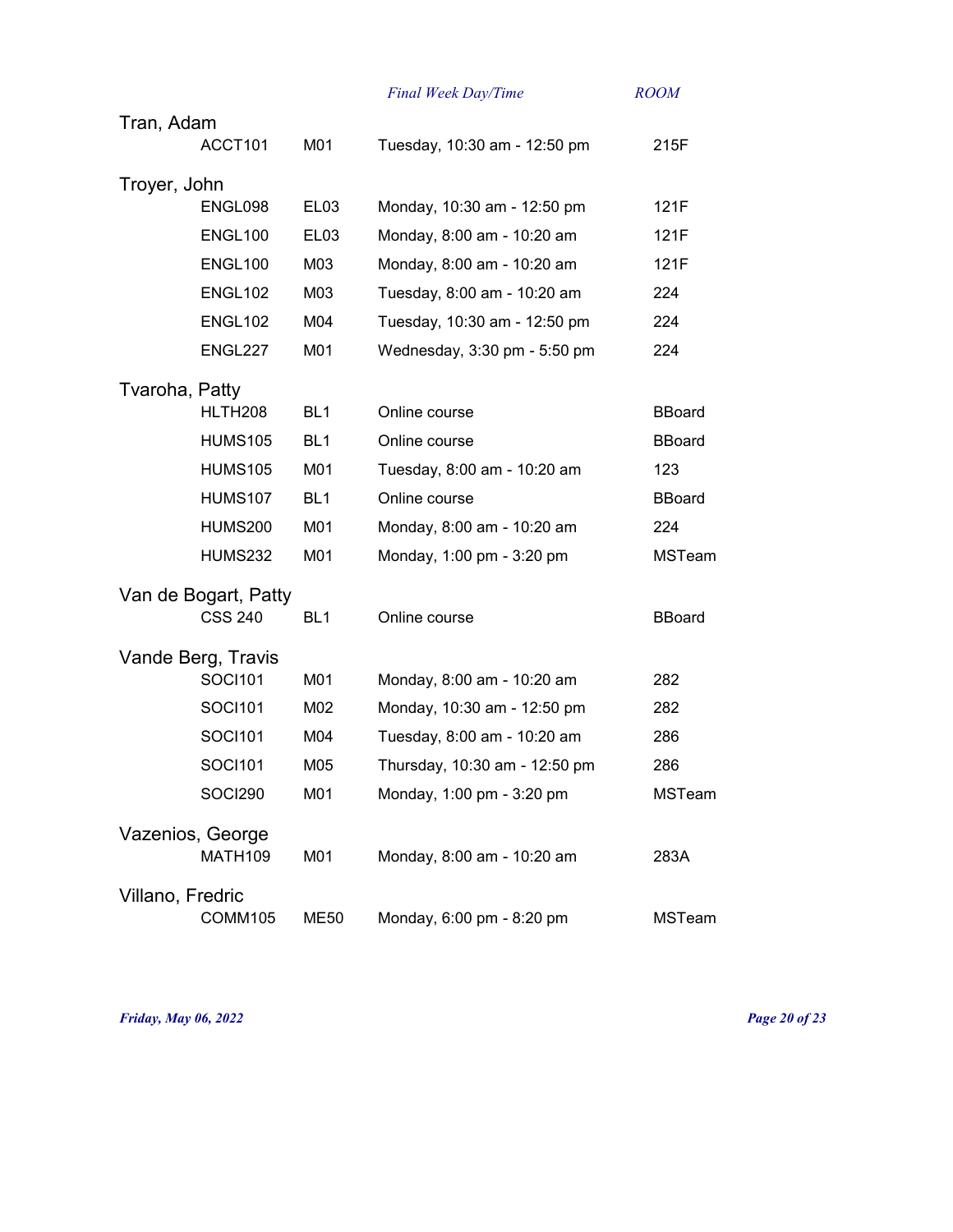| Weaver, Bobbie  |                            |                  |                                |               |
|-----------------|----------------------------|------------------|--------------------------------|---------------|
|                 | ENGL098                    | EL <sub>06</sub> | Wednesday, 10:30 am - 12:50 pm | <b>MSTeam</b> |
|                 | ENGL100                    | EL <sub>06</sub> | Monday, 8:00 am - 10:20 am     | <b>MSTeam</b> |
|                 | ENGL100                    | M06              | Monday, 8:00 am - 10:20 am     | <b>MSTeam</b> |
| Wee, Chia       |                            |                  |                                |               |
|                 | <b>HUMS128</b>             | BL <sub>2</sub>  | Online course                  | <b>BBoard</b> |
| Weed, Steve     |                            |                  |                                |               |
|                 | <b>ENGL101</b>             | M02              | Wednesday, 10:30 am - 12:50 pm | 233           |
|                 | ENGL102                    | M02              | Wednesday, 3:30 pm - 5:50 pm   | 215A          |
| Wessell, Kelly  |                            |                  |                                |               |
|                 | <b>BIOL105</b>             | M01              | Monday, 1:00 pm - 3:20 pm      | 287B          |
|                 | <b>BIOL105</b>             | ME50             | Thursday, 6:00 pm - 8:50 pm    | <b>MSTeam</b> |
|                 | ENVS <sub>102</sub>        | M01              | Thursday, 10:30 am - 12:50 pm  | 121F          |
|                 | ENVS295H                   | M01              | Tuesday, 8:00 am - 10:20 am    | <b>MSTeam</b> |
| Wheaton, Justin |                            |                  |                                |               |
|                 | ENGL102                    | BL <sub>3</sub>  | Online course                  | <b>BBoard</b> |
|                 | <b>Whitecraft, Michele</b> |                  |                                |               |
|                 | CHEM101                    | BL <sub>1</sub>  | Online course                  | <b>BBoard</b> |
|                 | CHEM101                    | M01              | Wednesday, 8:00 am - 10:20 am  | 270           |
| Whitener, Ken   |                            |                  |                                |               |
|                 | <b>CIS 213</b>             | BL <sub>1</sub>  | Monday, 1:00 pm - 3:20 pm      | 209           |
|                 | CSCI160                    | BL <sub>1</sub>  | Thursday, 1:00 pm - 3:20 pm    | <b>MSTeam</b> |
|                 | <b>CSCI160</b>             | BL <sub>2</sub>  | Thursday, 1:00 pm - 3:20 pm    | 209           |
|                 | <b>CSCI165</b>             | BL <sub>1</sub>  | Monday, 8:00 am - 10:20 am     | <b>MSTeam</b> |
|                 | <b>CSCI165</b>             | BL <sub>2</sub>  | Wednesday, 8:00 am - 10:20 am  | 209           |
|                 | <b>CSCI210</b>             | BL <sub>1</sub>  | Thursday, 10:30 am - 12:50 pm  | 209           |

*Friday, May 06, 2022 Page 21 of 23*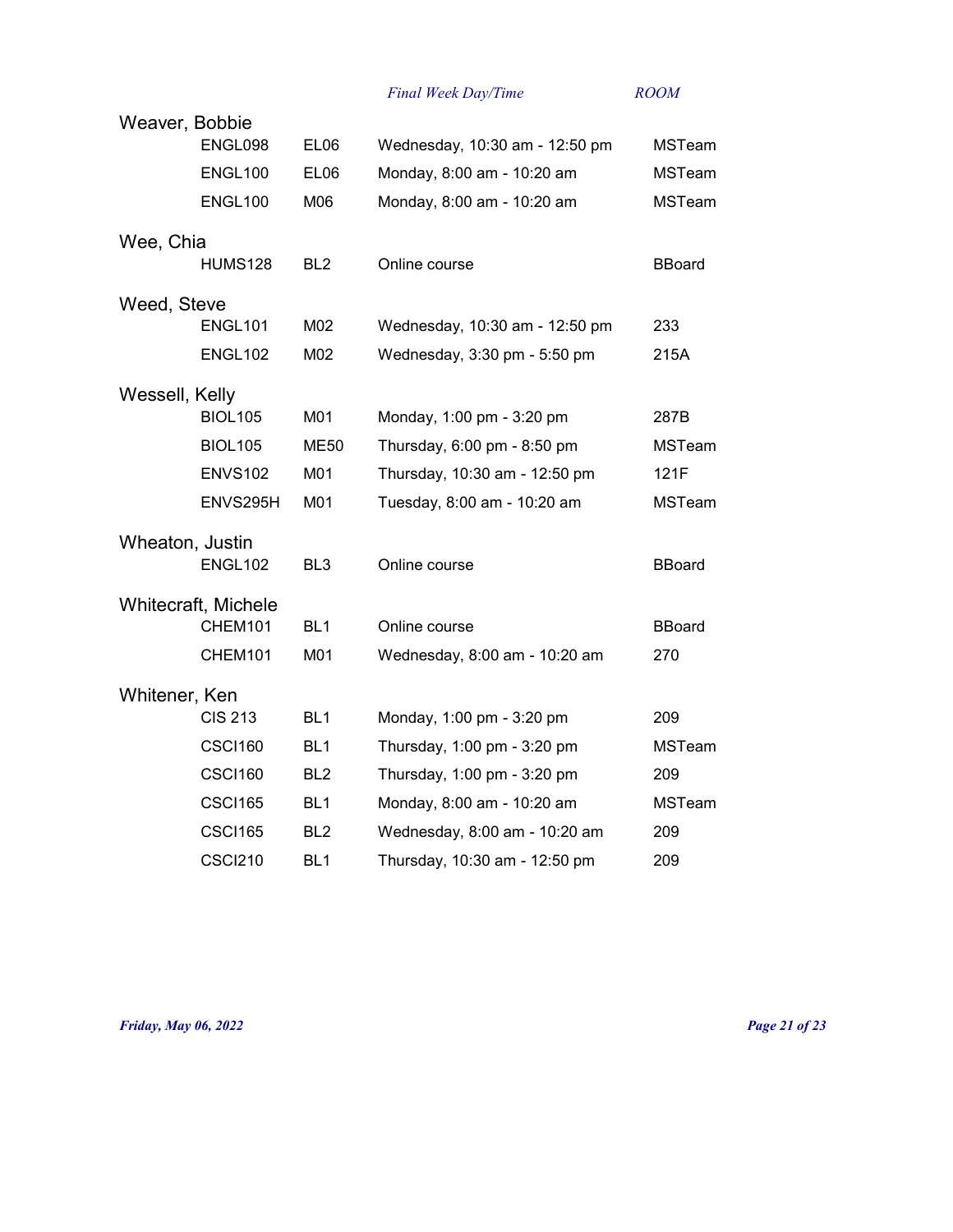| Whitney, Cindy  |                     |                 |                                |               |
|-----------------|---------------------|-----------------|--------------------------------|---------------|
|                 | CRJU104             | M49C            | Online course                  | <b>BBoard</b> |
|                 | CRJU105             | BL <sub>1</sub> | Online course                  | <b>BBoard</b> |
|                 | CRJU105             | M01             | Tuesday, 8:00 am - 10:20 am    | 280D          |
|                 | CRJU210             | BL <sub>1</sub> | Online course                  | <b>BBoard</b> |
|                 | <b>CRJU210</b>      | M01             | Tuesday, 1:00 pm - 3:20 pm     | 281B          |
|                 | <b>SOCI206</b>      | BL <sub>1</sub> | Online course                  | <b>BBoard</b> |
|                 | <b>SOCI206</b>      | M01             | Monday, 1:00 pm - 3:20 pm      | 283A          |
| Williams, Diane |                     |                 |                                |               |
|                 | <b>BIOL101</b>      | M01             | Wednesday, 10:30 am - 12:50 pm | 215E          |
|                 | <b>BIOL101</b>      | M03             | Tuesday, 1:00 pm - 3:20 pm     | 294           |
| Wolff, Sarah    |                     |                 |                                |               |
|                 | ENGL101             | <b>ME50</b>     | Tuesday, 6:00 pm - 8:50 pm     | <b>MSTeam</b> |
|                 | Woloszyn, Alexander |                 |                                |               |
|                 | ACCT101             | M02             | Wednesday, 8:00 am - 10:20 am  | 121C          |
|                 | ACCT102             | M01             | Monday, 1:00 pm - 3:20 pm      | 281B          |
| Xaver, Chris    |                     |                 |                                |               |
|                 | <b>COMM101</b>      | BL <sub>1</sub> | Online course                  | <b>BBoard</b> |
|                 | COMM101             | M01             | Wednesday, 10:30 am - 12:50 pm | 147A          |
|                 | COMM160             | M01             | Monday, 1:00 pm - 3:20 pm      | 147A          |
|                 | COMM225             | M01             | Tuesday, 8:00 am - 10:20 am    | 147A          |
|                 | COMM262             | M01             | Friday, 10:30 am - 12:50 pm    | 134           |
|                 | ENGL237             | <b>ME50</b>     | Tuesday, 3:30 pm - 5:50 pm     | 147A          |
| Young, Tammi    |                     |                 |                                |               |
|                 | <b>BIOL232</b>      | M01             | Tuesday, 10:30 am - 12:50 pm   | 215A          |
|                 | <b>FITN170</b>      | M01             | Thursday, 8:00 am - 10:20 am   | 301           |
|                 | <b>FITN217</b>      | M01             | Wednesday, 10:30 am - 12:50 pm | <b>TBA</b>    |
|                 | RECR112             | M01             | Monday, 3:30 pm - 5:50 pm      | 215A          |
|                 | RECR232             | M01             | Tuesday, 10:30 am - 12:50 pm   | 215A          |
|                 | RECR285             | BL <sub>1</sub> | Online course                  | <b>BBoard</b> |
|                 |                     |                 |                                |               |

*Friday, May 06, 2022 Page 22 of 23*